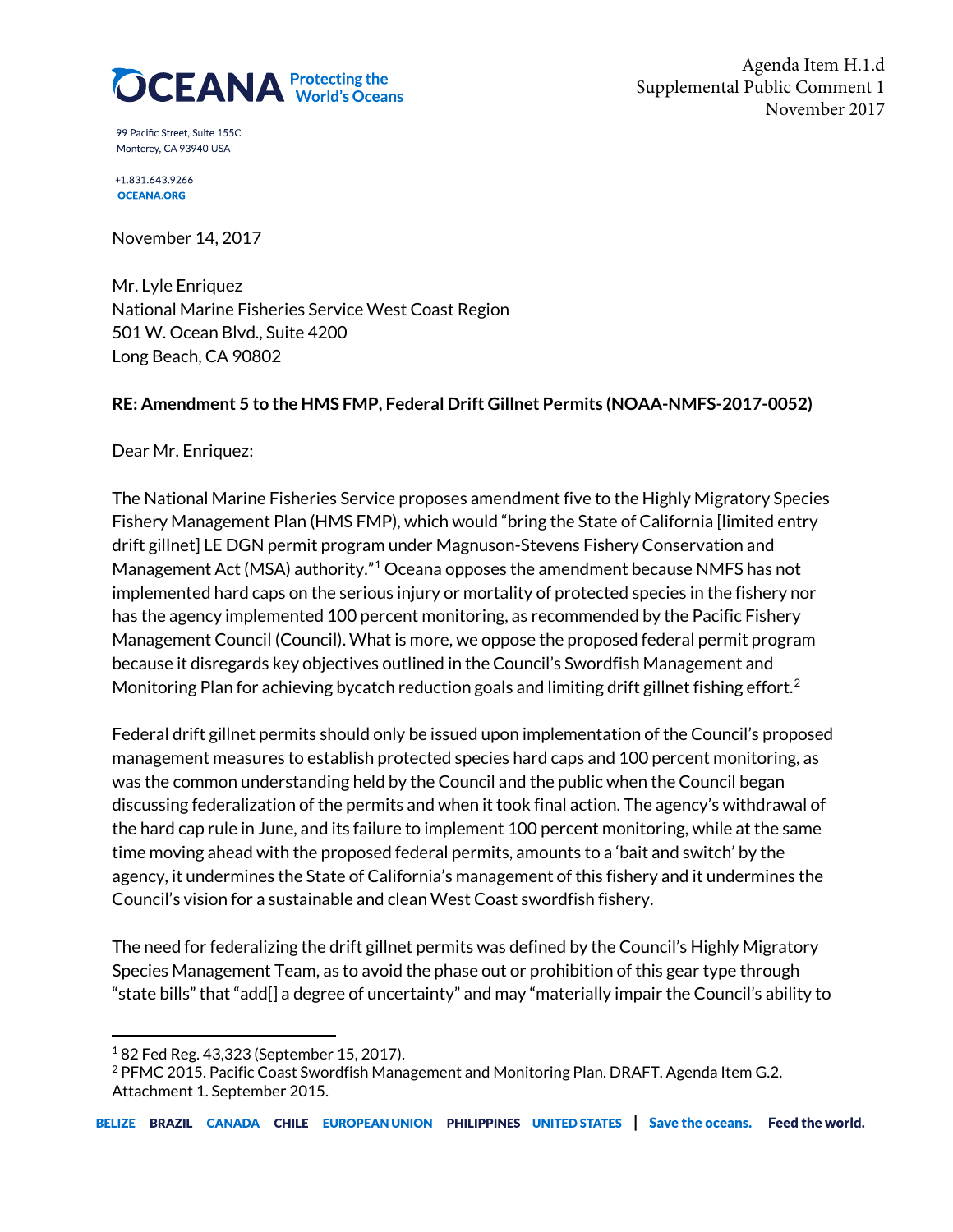Mr. Lyle Enriquez, NMFS Drift Gillnet Federal Permits Page 2 of 4

manage the fishery."[3](#page-1-0) What has been made clear, however, is that the agency does not intend to follow through on the Council's plans to manage the drift gillnet swordfish fishery. In fact, it is the agency's actions that seem to impair the Council's ability to manage the fishery.

We request the agency not proceed with the proposed amendment and instead return this action to the Council to:

- 1. **Amend the purpose and need** for this action to describe a larger vision for a sustainable West Coast swordfish fishery rather than the articulated purpose of expediency and avoiding state legislation.<sup>[4](#page-1-1)</sup> The purpose and need should reflect Council goals to minimize bycatch of finfish and protected species (including sea turtles, marine mammals, and seabirds), limit drift gillnet fishing effort, and develop a deep-set buoy gear fishery as a clean alternative gear type.
- 2. **Reduce latency**. Federal drift gillnet permits should only be issued to active California drift gillnet permit holders. The Council's Swordfish Monitoring and Management Plan discussed a federal DGN permit program in the context of "limiting fishing effort in the drift gillnet fishery."[5](#page-1-2) This included determining the "appropriate number of federal limited entry permits based on the bycatch reduction goal," considering "how a federal limited entry permit could facilitate transitioning DGN fishery participants to other gear types" and investigating "mechanisms to compensate state permit holders that do not qualify for a federal permit."<sup>[6](#page-1-3)</sup> The proposed action, however, does none of this and instead would issue a federal DGN permit to all state DGN permit holders. The notice states that for the 2016-17 season, 70 California drift gillnet permits were issued and 67 have been issued for the 201[7](#page-1-4)-18 fishing season.<sup>7</sup> However, there have been 20 or fewer active fishermen over the past five years.<sup>[8](#page-1-5)</sup> Federalizing all latent drift gillnet permits risks increasing drift gillnet fishing effort with great increases in bycatch.
- **3. Make clear that no additional federal drift gillnet permits shall be issued after the initial limited allocation**. The amendment language states that "If the permit expires, it will be

 $\overline{\phantom{a}}$ 

<span id="page-1-0"></span><sup>3</sup> PFMC September 2016. Agenda Item J.5.a HMSMT Report, at 1.

<span id="page-1-1"></span><sup>4</sup> Id. "The purpose of the proposed action is to rapidly and simply transition DGN permitting to MSA authority," and the stated need is to circumvent "state bills" that "have been introduced which would materially impair the Council's ability to manage the fishery."

<span id="page-1-2"></span><sup>5</sup> PFMC 2015. Pacific Coast Swordfish Management and Monitoring Plan. DRAFT. Agenda Item G.2. Attachment 1. September 2015.

<span id="page-1-3"></span> $6$  Id.

<span id="page-1-4"></span><sup>7</sup> 82 Fed Reg. 43,323, 43,324 (September 15, 2017).

<span id="page-1-5"></span><sup>&</sup>lt;sup>8</sup> PFMC September 2016. Agenda Item J.5.a HMSMT Report, at 3, showing 20 or fewer fishermen over the past 5 years. Figures 1 and 2a.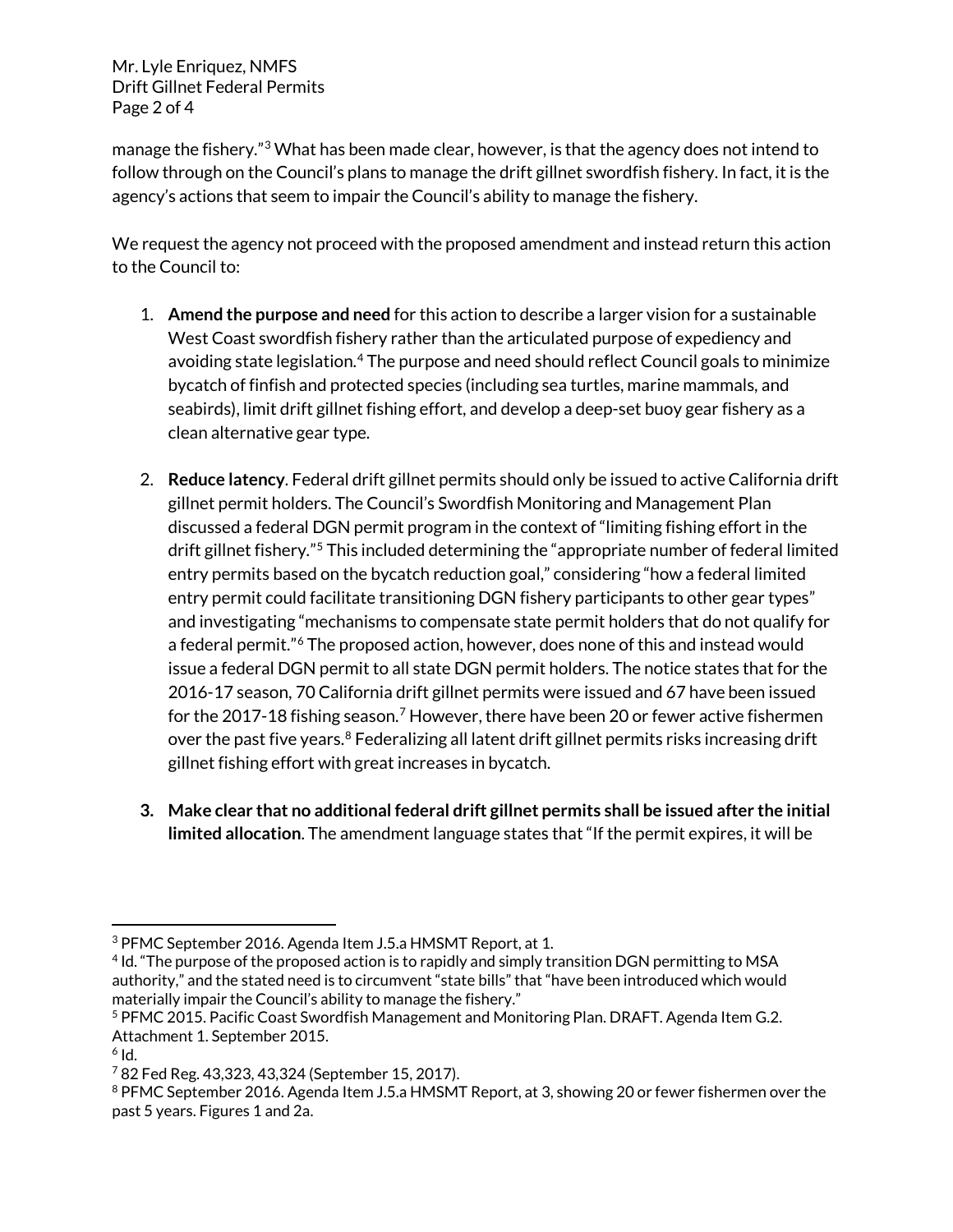$\overline{\phantom{a}}$ 

forfeited and NMFS will not reissue the permit to anyone."<sup>[9](#page-2-0)</sup> It should also be made clear that NMFS will not issue new permits to anyone now or in the future.

- 4. **Make federal drift gillnet permits non-transferable.** Under the proposed amendment, a permittee may transfer a federal drift gillnet permit after holding it for three or more years. To sunset swordfish drift gillnets and to promote other gear that minimizes bycatch, we request the agency make federal drift gillnet permits non-transferable.
- 5. **Connect the federal drift gillnet permit program with authorization of deep-set buoy gear.** When NMFS and the Council act to authorize deep-set buoy gear later in 2018, initial permitting should be exclusive to those individuals who have developed and pioneered deep-set buoy gear and to active swordfish drift gillnet permit holders that are willing to exchange their permit for deep-set buoy gear permits. It is critical that the agency establish a permitting system that enables this voluntary trade-in option as an incentive to fish with selective gear.
- 6. **Implement protected species hard caps and 100 percent monitoring.** In September 2015, the Council recommended adopting rolling two-year hard caps on the number of certain whale, dolphin and sea turtle species incidentally killed or injured by the California drift gillnet swordfish fishery. The Council also recommended that NMFS maintain a minimum 30 percent observer coverage level and/or require electronic monitoring, remove the unobservable vessel exemption, and establish 100 percent monitoring by 2018. These actions were taken to minimize bycatch, reduce impacts on non-target species, promote accountability and to set a clear standard for unacceptable bycatch amounts in the DGN swordfish fishery. While first supporting the proposed hard caps, NMFS withdrew the proposed rule in June 2017, contravening the will of the Council and the many members of the public who want to see an end to the killing of whales, dolphins and turtles.
- 7. **Discontinue efforts to allow drift gillnets into the Pacific Leatherback Conservation Area (PLCA).** Pacific leatherback sea turtles are at great risk of extinction and drift gillnets are a major threat to their continued survival and recovery. We urge the agency to discontinue consideration of any exempted fishing permits or boundary modifications that would allow this gear into the PLCA. A new scientific analysis found the temporal extent of the PLCA (August 15 to November 15) is the "shortest and most effective for protecting the turtles while allowing fishing during low bycatch risk periods."<sup>[10](#page-2-1)</sup> The authors concluded that a dynamic ocean management approach that would allow drift gillnets inside the PLCA while avoiding migrating and foraging leatherback sea turtles is not

<span id="page-2-0"></span><sup>9</sup> NMFS 2017. HMS FMP Amendment 5 language, section 6.2.5 and 82 Fed Reg. 43,323, 43,324 (September 15, 2017).

<span id="page-2-1"></span> $^{10}$  Eguchi, T., S.R. Benson, D.G. Foley and K.A. Forney. 2016. Predicting overlap between drift gillnet fishing and leatherback turtle habitat in the California Current Ecosystem. Fisheries Oceanography. 26:1, 17-33.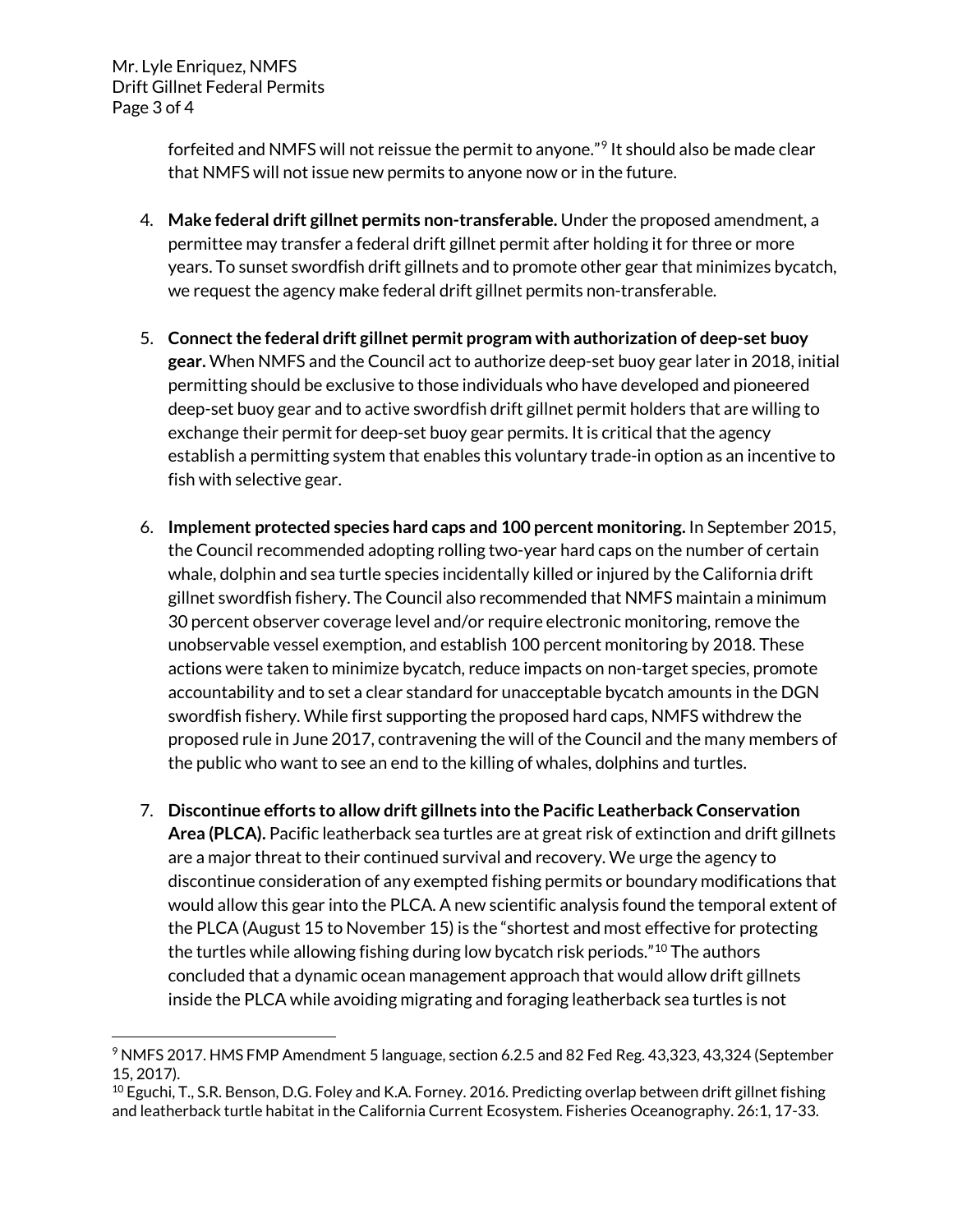Mr. Lyle Enriquez, NMFS Drift Gillnet Federal Permits Page 4 of 4

> presently possible based on currently available data. Such an endeavor is greatly complicated by the highly variable nature of the California Current Ecosystem. Instead, alternative gear types like deep-set buoy gear show promise for profitably catching swordfish while avoiding protected species interactions.

At the time the Council took final action on this proposed amendment, concerns were raised by the State of California representative on the Council and by the Lieutenant Governor.<sup>[11](#page-3-0)</sup> It is disappointing to see the agency work swiftly to create a federal DGN permit program when California opposes it at this time.<sup>[12](#page-3-1)</sup>

Thus, we oppose Amendment 5 to the HMS FMP without implementing the above recommendations to achieve a sustainable swordfish fishery. Halting approval of Amendment 5 would give NMFS, the State of California, NGOs and drift gillnet swordfish fishermen an opportunity to discuss the merits of a DGN permit buyback program and a transition to more selective fishing gear.

Sincerely,

 $\overline{\phantom{a}}$ 

Ben Enticknap Geoff Shester, Ph.D.

Pacific Campaign Manager & Sr. Scientist California Campaign Director & Sr. Scientist

cc. Barry Thom, West Coast Regional Administrator, NMFS Phil Anderson, Chair, Pacific Fishery Management Council

<span id="page-3-0"></span><sup>11</sup> PFMC Agenda Item J.6.a, Supplemental CA Lt. Governor Report: Letter to Chuck Bonham, CDFW, from California Lt. Governor Gavin Newsom re: PFMC vote to cede California's DGN fishery to Federal oversight. (March 11, 2017).

<span id="page-3-1"></span><sup>&</sup>lt;sup>12</sup> Bonham, C. (California Department of Fish and Wildlife) letter to Mr. Lyle Enriquez, NMFS regarding Amendment 5 to the HMS FMP. (November 7, 2017).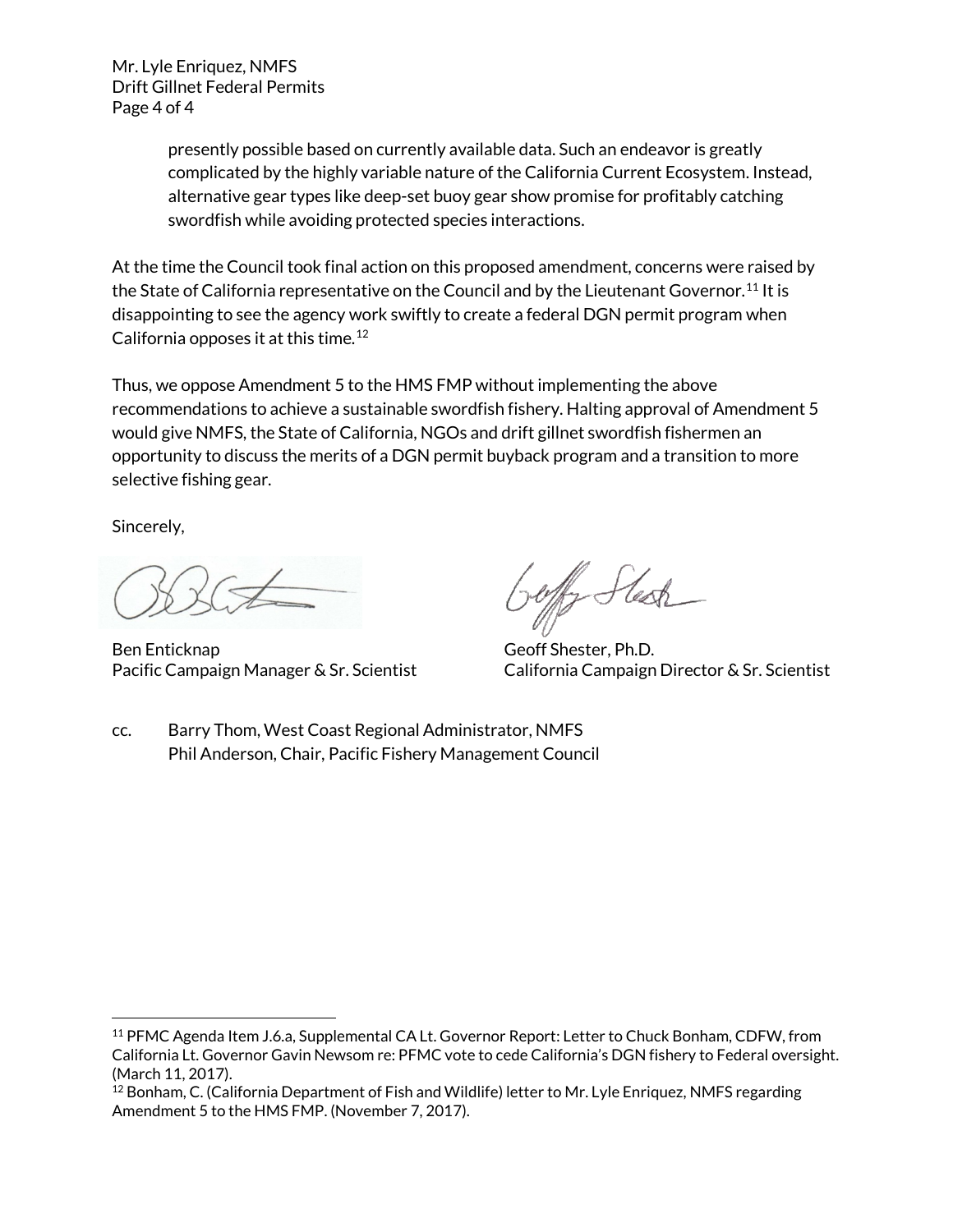# FISHERIES OCEANOGRAPHY Fish. Oceanogr. 26:1, 17-33, 2017

# Predicting overlap between drift gillnet fishing and leatherback turtle habitat in the California Current Ecosystem

# TOMOHARU EGUCHI,<sup>1</sup>\* SCOTT R. BENSON,<sup>2</sup> DAVID G. FOLEY<sup>1,3†</sup> AND KARIN A. FORNEY<sup>4</sup>

<sup>1</sup>Southwest Fisheries Science Center, National Marine Fisheries Service, National Oceanic and Atmospheric Administration, 8901 La Jolla Shores Drive, La Jolla, CA 92037, U.S.A. <sup>2</sup>Southwest Fisheries Science Center, National Marine Fisheries Service, National Oceanic and Atmospheric Administration, 7544 Sandholdt Rd, Moss Landing, CA 95039, U.S.A. <sup>3</sup> Institute of Marine Sciences, University of California at Santa Cruz, 100 Shaffer Rd, Santa Cruz, CA 95060, U.S.A. 4 Southwest Fisheries Science Center, National Marine Fisheries Service, National Oceanic and Atmospheric Administration, 110 Shaffer Rd, Santa Cruz, CA 95060, U.S.A.

# ABSTRACT

Concern over bycatch of protected species has become a key factor in shaping fisheries management decisions. In 2001, the National Marine Fisheries Service established an annual closure of a large mesh drift gillnet fishery targeting swordfish from central Oregon to central California between August 15 and November 15 because of concerns of bycatch of endangered leatherback turtles (the Pacific Leatherback Conservation Area, PLCA). The spatio-temporal constraints of the PLCA were developed to encompass nearly all previously observed leatherback turtle bycatch events in the fishery. The PLCA has been effective at reducing bycatch of leatherback turtles but has reduced fishing opportunities. In this study, we examined whether the timing of the current PLCA closure is optimal for leatherback turtle conservation, by developing statistical models of leatherback turtle presence inside the PLCA based on environmental variables. We also examined finer-scale spatiotemporal patterns of potential overlap between the fishery and leatherback turtle foraging habitat using Maxent and Random Forests applied to logbook data and leatherback turtle telemetry data. Our results suggest that the temporal extent of the current static closure period is the shortest and most effective for protecting the turtles while allowing

fishing during low bycatch-risk periods. We also found that it is possible to predict foraging habitat of leatherback turtles and fishing effort using environmental variables. Identification of spatial and temporal hotspots of potential overlap between fishing effort and leatherback turtle distribution can form a basis for dynamic management approaches.

Key words: bycatch, endangered species, fishery closure, fishery interactions, habitat modeling, swordfish, thresher sharks, U.S. west coast

# INTRODUCTION

Interactions between fishing operations and protected species have been considered a challenging issue throughout the world's oceans (Read et al., 2006; Read, 2008; Wallace et al., 2010). Many international forums and conferences have been convened to discuss bycatch reduction while maintaining fishing operations by organizations such as International Fishers Forum ([http://www.fishersforum.net/\)](http://www.fishersforum.net/), American Fisheries Society [\(http://www.fisheries.org](http://www.fisheries.org)), and National Marine Fisheries Service [\(http://www.nmfs.noaa.gov](http://www.nmfs.noaa.gov)). Although gear modifications, time-area closures, and acoustic deterrents have reduced bycatch of some species in particular fisheries (e.g., Gilman et al., 2005, 2006, 2008; Cox et al., 2007; Larsen et al., 2007; Carretta et al., 2008), bycatch reduction remains a global management challenge (e.g., Alverson et al., 1994; Rivera and Wohl, 1999; Eayrs, 2007) that is complicated by the lack of a unified international management framework for many fisheries and transboundary species, such as the leatherback turtle (Dermochelys coriacea; e.g., Dutton and Squires, 2011; Curtis et al., 2015; Komoroske and Lewison, 2015).

In the U.S., the National Marine Fisheries Service (NMFS) is responsible for sustainably managing diverse marine species, including invertebrates, fishes, marine mammals and turtles, under the Magnuson-Stevens Act (MSA), Marine Mammal Protection Act (MMPA), and Endangered Species Act (ESA). Bycatch is traditionally monitored via observer programs and/or logbooks, and such efforts have been helpful in characterizing fisheries-specific threats and

Published 2016. This article is a U.S. Government work and is in the public domain in the USA. doi:10.1111/fog.12181 17

<sup>\*</sup>Correspondence. e-mail: tomo.eguchi@noaa.gov

<sup>†</sup> Deceased.

Received 2 May 2016

Revised version accepted 22 July 2016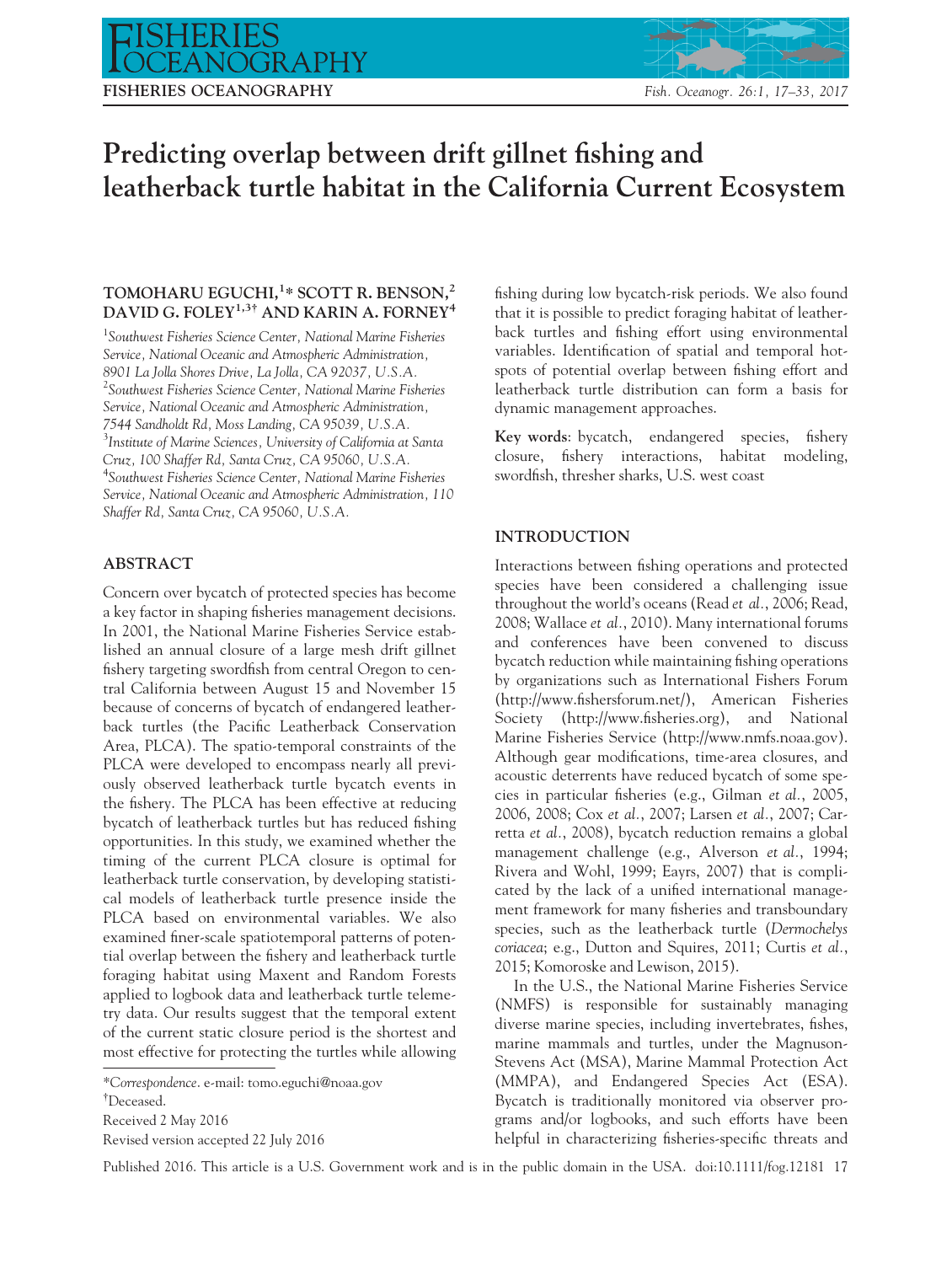management needs. However, logistical and economic constraints limit observer coverage to a fraction of the total fishing effort, and logbook records are known to be unreliable (e.g., Baker et al., 2006; Read et al., 2006; Sampson, 2011). Both of these factors contribute to uncertainty in bycatch estimates. Furthermore, for rare species with a low absolute bycatch rate, statistical estimates can be imprecise (Carretta and Moore, 2014). To reduce uncertainty in bycatch estimates, a variety of statistical techniques have been used to correct biases, control for confounding factors, and better understand the temporal and spatial distributions of observed bycatch (Gardner et al., 2008; Sims et al., 2008; Murray, 2009; Murray and Orphanides, 2013; Martin et al., 2015).

While the above tools can help explain observed patterns and reduce uncertainty, different approaches are required to predict bycatch risk to unobserved times or places. Models that consider spatio-temporal variation in fishing behavior as well as the distribution of by-caught species provide a complete assessment of overlap and potential bycatch risk, because both can be dynamic as ocean conditions change (e.g., Forney, 2000; Ferguson et al., 2005; Hobday and Hartmann, 2006; Block et al., 2011; Forney et al., 2011). For example, the distribution of marine predators is affected by the distribution of their prey species, which may, in turn, be affected by time, static physical features, and dynamic ocean features such as ocean currents, productivity, or water temperature. The distribution of fishing effort may also relate to such environmental cues, as fishermen seek to maximize catch per unit effort based on their knowledge, but other factors such as regulations, fuel and labor costs, the distributions of target species, and the size of fishing vessels also play a role (Soykan et al., 2014).

Telemetry data, when available, can be useful for inferring relationships between species distributions or behavior and environmental conditions or bycatch risk (Jonsen et al., 2003; Morales et al., 2004; Hobday and Hartmann, 2006; Johnson et al., 2008; Seminoff et al., 2008; Benson et al., 2011; Dewar et al., 2011; Shillinger et al., 2011; Zydelis et al., 2011; Roe et al., 2014). Telemetry and fishery data can also provide a basis for developing near real-time management tools to reduce bycatch, e.g., the TurtleWatch products for the Pacific loggerhead (Caretta caretta) and leatherback turtles (Howell et al., 2008, 2015). Such dynamic ocean management approaches are increasingly recognized as valuable tools to achieve sustainable fisheries that balance marine resource use and conservation concerns (Lewison et al., 2015; Maxwell et al., 2015). For example, dynamic management might reduce fishing effort or restrict gear types only when species of concern are expected to be present in a specific area of interest. If these species are rare, the ability to predict their overlap with fishing activity can be difficult.

In this study, we develop predictive models of fishing effort for the US west coast drift gillnet fishery (the DGN fishery hereafter) and the distribution of endangered leatherback turtles off the U.S. west coast to evaluate the current regulatory measures and evaluate the potential for dynamic management of this fishery in the future. Leatherback turtles are found along the US west coast during summer and autumn, when dense aggregations of jellyfish, especially the brown sea nettle (Chrysaora fuscescens), are common (Graham et al., 2001, 2010; Benson et al., 2007, 2011). Telemetry studies have revealed that these leatherback turtles are part of the Western Pacific nesting population, which has experienced a dramatic (~80%) decline in abundance during the past three decades (Tapilatu et al., 2013).

The DGN fishery targets swordfish (Xiphias gladius) and common thresher sharks (Alopias vulpinus). The fishery uses a panel of netting suspended vertically in the water, while the net is attached to a vessel at one end and drifts along with the current. Nets are typically set in the evening, allowed to soak overnight, and retrieved in the morning, where the average soak time is approximately 10 h. Although the DGN fishing season is from August 15 to August 14 of the following year, nearly all of the fishing effort occurs from August 15 to January 31 of the following year (National Marine Fisheries Service, 2013). The DGN fishery is managed federally and requires a permit, which is linked to an individual fisherman. The number of permits has declined from 251 in 1986 to 78 in 2000, and by 2012, only 16 vessels actively participating in the DGN fishery. Fishing effort has declined from approximately 10 000 annual sets in the mid-1980s to fewer than 500 in recent years, whereas approximately 15% of all sets have been observed since 1990 (Carretta and Barlow, 2011; NMFS unpublished data). There were 25 observed incidental captures of leatherback turtles in the DGN fishery between 1990 and 2014.

To reduce bycatch of leatherback turtles in the DGN fishery (Julian and Beeson, 1998; Carretta et al., 2004), NMFS established the Pacific Leatherback Conservation Area (PLCA, Fig. 1) in 2001. The PLCA extends from central Oregon to central California and is closed to DGN fishing annually from August 15 to November 15 (50 CFR Part 660). There have been two entanglements of leatherback turtles, both of which were released alive, in the DGN fishery since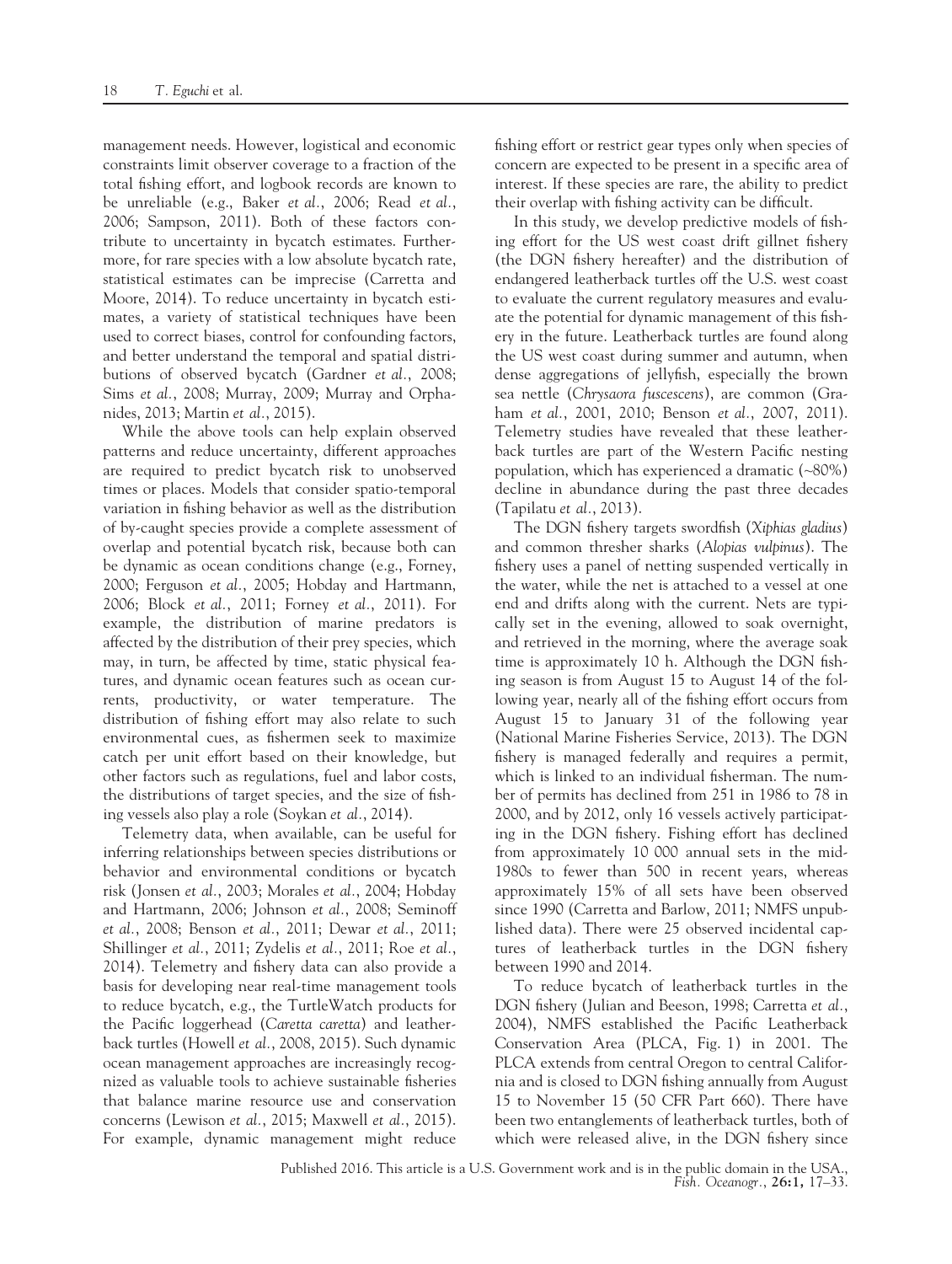the PLCA was established (Carretta et al., 2014). While this closure has been very effective for reducing leatherback turtle bycatch, it is also restrictive to the fishery, and there may be opportunities for the fishery via dynamic ocean management (Maxwell et al., 2015) given the variable nature of the California Current Ecosystem (Chelton et al., 1982) and variability in leatherback turtle movements and habitat use in this area (Benson et al., 2011).

To examine the feasibility of dynamic management of leatherback turtle bycatch in this fishery, we had two primary objectives. First, we used telemetry data to develop habitat-based predictive models of leatherback turtle presence in the PLCA, which were used to evaluate whether the same level of leatherback turtle protection as the current static closure might be achieved with a closure period based on statistical predictions. Second, we developed spatio-temporal models of inferred leatherback turtle foraging habitat, DGN fishing effort, and their respective overlap at 0.5 degree spatial and 14-day temporal resolutions. This second objective was intended as a feasibility study to examine whether finer-scale dynamic management of the DGN fishery may be possible. We show that the current PLCA closure timing is appropriate and that co-occurrence of foraging habitat and DGN effort can be predicted at the examined spatio-temporal scale. These results provide a foundation for future research, such as model-based bycatch simulations, to evaluate potential dynamic management strategies that would increase fishing opportunities while maintaining protection of leatherback turtles and other species.

### **METHODS**

#### Study area

To investigate the potential overlap between the DGN fishery and leatherback turtles, we defined our study area to be a polygon bounded by 33.45°N,



Figure 1. Telemetry data points (dark gray filled circles), depth contours, assumed foraging areas (light red), study area boundaries (light gray), and the Pacific leatherback conservation area (PLCA).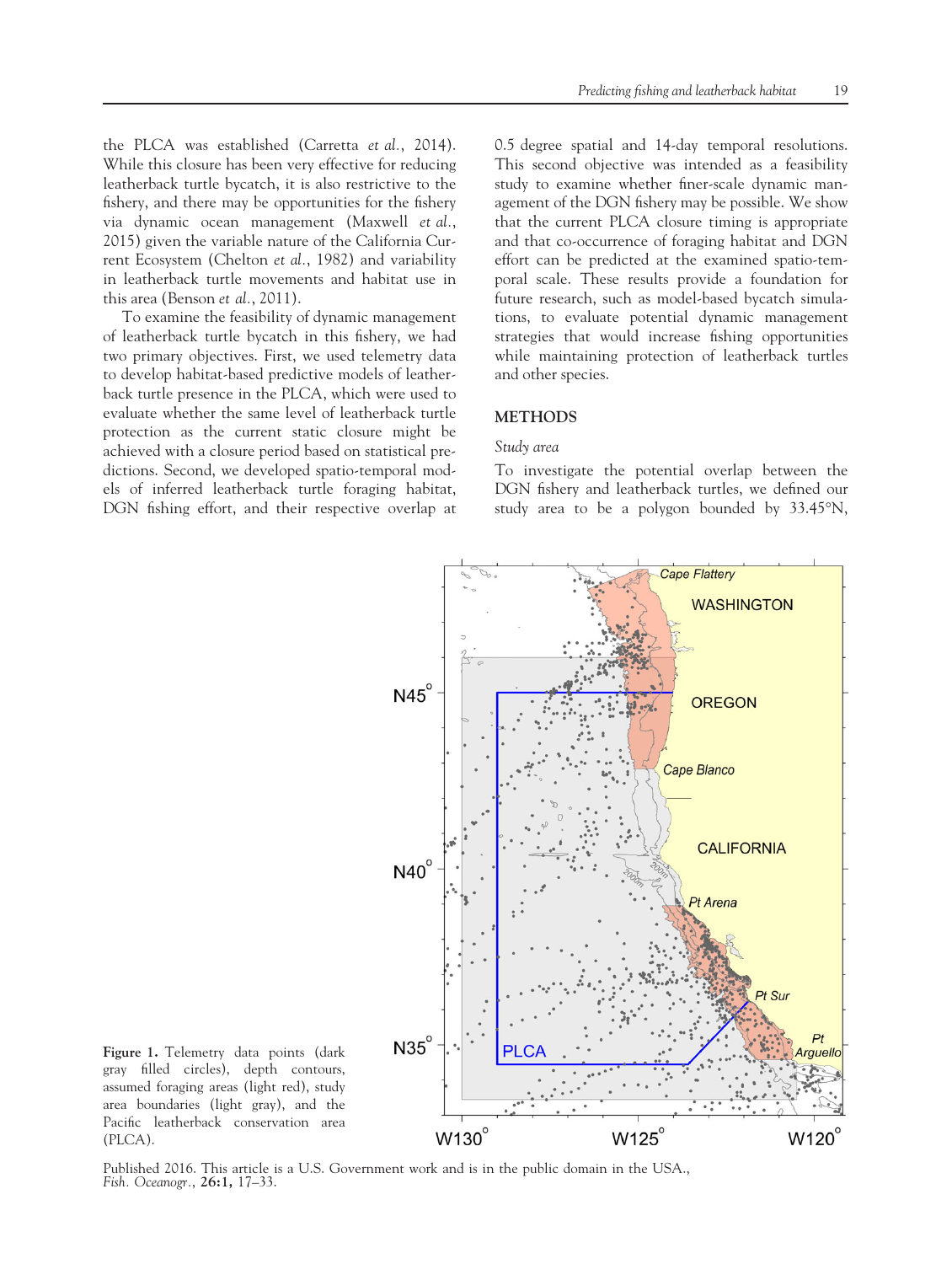46.00°N, 130.00°W and the west coast of the US (Fig. 1). This area is part of the California Current Ecosystem (CCE; Mann and Lazier, 2006), which is one of the most productive marine ecosystems in the world. The California Current is a southward-flowing eastern boundary current that originates in the Gulf of Alaska and flows to the eastern equatorial Pacific. Primary productivity in the ecosystem is largely driven by wind-driven coastal upwelling in spring and summer, which brings nutrient-rich water to the surface followed by periods of relaxation of upwelling and resulting in phytoplankton blooms (Bakun et al., 1974; Lynn and Simpson, 1987). CCE productivity is affected by seasonal, inter-annual, and decadal scale variability. Leatherback turtles are found most often during summer/autumn (July–October) in neritic waters corresponding to the period when upwelling relaxes, and sea surface temperature (SST) increases, but their abundance and distribution varies interannually (Starbird et al., 1993; Benson et al., 2007, 2011).

#### Data

Leatherback turtle telemetry data. The satellite-linked telemetry data in this study were a subset of those used in Benson et al. (2011). These tracks had been filtered using the switching state-space model developed by Jonsen et al. (2005). We selected those tracks that had positions in our study area but excluded departure tracks for leatherback turtles that exhibited a flight response immediately after being tagged in nearshore waters off California (Benson et al., 2011). A total of 15 individual tracks with 973 location points from 2001 to 2008 were included in this study (Figure 1).

Two datasets were created from the telemetry location data for the two separate objectives of this study. The first dataset was used to predict the timing of leatherback turtle presence in the PLCA. Telemetry locations were categorized as inside or outside the PLCA (presence and absence, respectively). To consider the possibility that different environmental variables affected entry to and departure from the PLCA, we further separated this dataset into 'entry' and 'departure' data subsets. Telemetry data indicated that leatherback turtles would enter in the area by August, whereas they would leave the area in late autumn, responding to local oceanographic conditions (Benson et al., 2011). Consequently, the 'entry' data subset spanned from the July 1 to the September 30 and the departure subset spanned from the October 1 to the December 31. For all available entrances and departures in the telemetry data, the 30 days before and after were considered as 'absences' (Fig. 2). Statistical models were fitted separately to the entry and departure data subsets.

The second dataset was used to develop a predictive spatial model of inferred leatherback turtle foraging habitat in the PLCA. The PLCA includes portions of two foraging areas that have been designated as a critical habitat for leatherback turtles under the ESA (2012; 77 Federal Register 4170; January 26, 2014): (1) neritic waters off central California between Point Arena (38.909°N 123.693°W) and Point Arguello (34.577°N 120.647°W) extending offshore to the 3000-m isobath, (2) nearshore waters between Cape Flattery (48.383°N 124.714°W), Washington, and Cape Blanco (42.836°N 124.564°W), Oregon, extending offshore to the 2000-m isobath. Benson et al. (2011) determined a greater probability of foraging in these areas. For our feasibility study, we assumed that telemetry positions within either of these critical habitat areas were associated with foraging behavior, whereas those outside of these areas were associated with non-foraging behavior. These data were used to develop models to predict foraging habitat of leatherback turtles using associated environmental variables. We note that leatherback turtles may also be at risk of bycatch when they are not foraging, but habitat associations differ for foraging and non-foraging behavior (Benson et al., 2011). We chose to model foraging habitat as a simple case study to evaluate the potential for spatiotemporal predictions of overlap between leatherback turtles and the DGN fishery. If successful, this would provide a foundation for a more comprehensive bycatch risk analysis that takes into account nonforaging behavior as well.

The DGN fishery. The DGN fishery dataset used to model fishing effort consisted of the number of sets in  $10' \times 10'$  blocks within our study area from 1990 to 2000 (before implementation of the PLCA), extracted from logbook records managed by NMFS. Although logbook records are available as far back as 1981, these earlier data could not be included in our model because the availability of environmental variables was limited before 1990. The pooled 1990–2000 DGN fishery data form the basis for a predictive model of fishing effort distribution, with the assumption that these data are representative of the underlying mechanisms affecting fishing locations during other years. The model was then used to predict what the distribution of fishing effort might have been during 2001– 2010 if the PLCA were not in place, and to examine potential overlap with the 2001–2010 leatherback turtle foraging habitat model.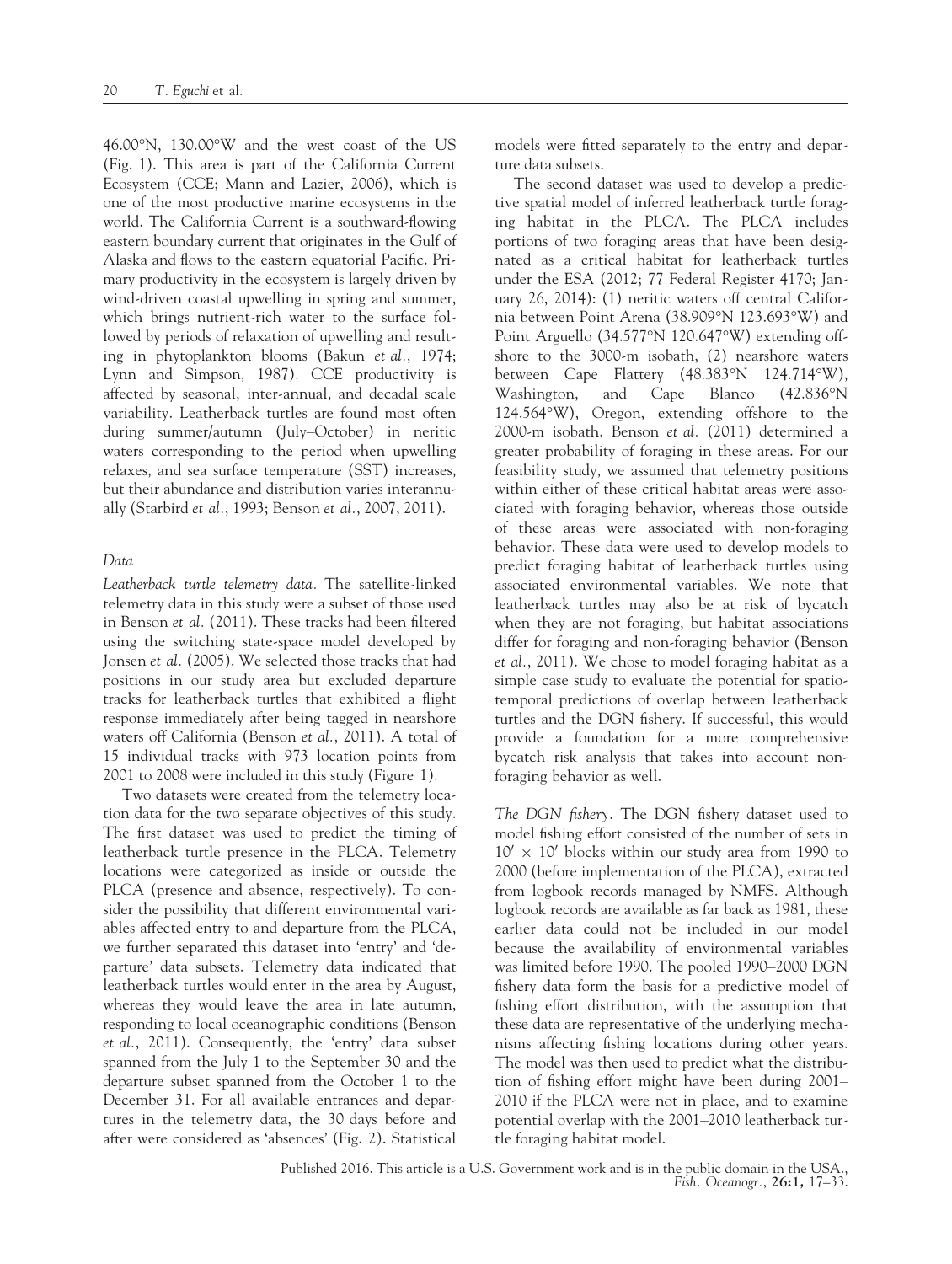

Environment. Different environmental variables were used for the two objectives of the study, because the first objective addressed a temporal question (timing of leatherback turtle presence in the PLCA), whereas the second set of models required spatio-temporal habitat information. Temporal variables for the first objective included the upwelling index (UW) at latitudes 36°N, 39°N, 45°N and 48°N (Bakun, 1973; Schwing and Mendelssohn, 1997; Bograd et al., 2009), the Northern Oscillation Index (NOI; Schwing et al., 2002), the Pacific Decadal Oscillation Index (PDO; Mantua et al., 1997) and the day of the year (DOY). UW and NOI were obtained from the NOAA Fisheries, Environmental Research Division<sup>1</sup>, whereas PDO was obtained from the Joint Institute for the Study of Atmosphere and Ocean<sup>2</sup>. Possible cumulative effects or time lags over time were considered by extracting the indices over 30, 60, and 90 days before each telemetry data point and computing the mean, standard deviation (s), and cumulative (cumu) values. Variables were defined as follows: abbreviated variable name, latitude, statistic, and lag period. For example, UW36s\_60d indicates the standard deviation of UW index at 36N over 60 days.

For the second objective, i.e., to predict the distributions of leatherback turtle foraging habitat and the DGN fishery, nine spatio-temporal environmental



variables were selected based on the results of Benson et al. (2011): primary productivity (PP), SST, total kinetic energy (TKE), wind-driven upwelling (WEKM), sea surface height (SSH), sea surface height variability (SSHV), sea surface height anomaly (SSHA), and meridional and zonal geostrophic current speed (UGEO and VGEO, respectively). These data were acquired from the data access website of NOAA Fisheries, Environmental Research Division<sup>3</sup> using Matlab (MathWorks Inc., Natick, MA, USA) routines available from the same website. All variables were acquired at their native resolutions but aggregated to match our prediction resolution of  $0.5 \times 0.5$ degree polygons. Primary productivity data  $\text{(mg C m}^{-2} \text{day}^{-1})$  were 8-day composites (MODIS; Fig. 3). SST data (°C) were 8-day composites from two different sources [Advanced Very High Resolution Radiometer (AVHRR) and MODIS/GOES/ AVHRR] available for two different periods (Fig. 3). Geostrophic current data  $(m s^{-1})$  in meridional (U) and zonal (V) directions were obtained from altimetry sensors on various satellites. TKE was computed as  $\frac{1}{2}(U^2 + V^2)$  (Ducet *et al.*, 2000). WEKM is a measure of wind-driven upwelling from wind stress (Xie and Hsieh, 1995). SSH (m) were obtained from altimetry sensors aboard multiple satellites (Table 1). SSHV is the root mean square in SSH within each cell (0.5  $\times$  0.5 degrees) and SSHA is

<sup>1</sup> <http://www.pfeg.noaa.gov/products/PFEL/modeled/indices/> <sup>2</sup><http://research.jisao.washington.edu/pdo/PDO.latest> <sup>3</sup>

<http://coastwatch.pfeg.noaa.gov/erddap/index.html>

Published 2016. This article is a U.S. Government work and is in the public domain in the USA., Fish. Oceanogr., 26:1, 17–33.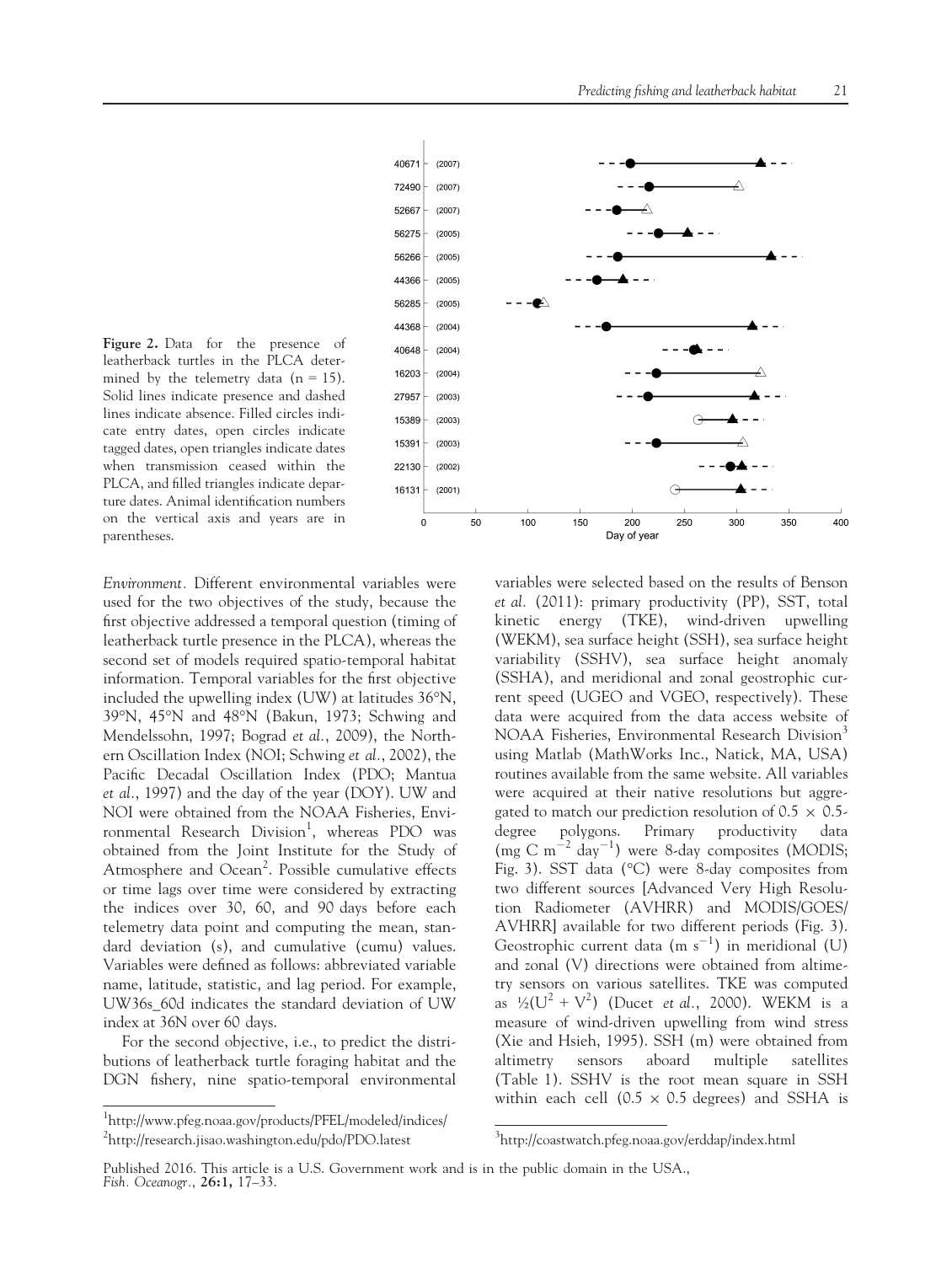Figure 3. Temporal availability of various environmental data that were used in predicting leatherback foraging habitat and DGN locations. Vertical lines indicate the beginning of observer coverage (1990), establishment of time-area closure (2001), and end of predictions (2010). See Table 1 for abbreviations and data sources.



the difference between the observed SSH and the long-term average. For the 1990–2000 DGN fishery, we used static variables (latitude, longitude, depth, and day of the year) combined with SST as the only dynamic variable because fewer dynamic variables were available (Fig. 3). Depths (m) were obtained from the NOAA National Geophysical Data Center website. We also considered possible effects of time lag (8, 14 or 30 days) between oceanographic variables and turtle/fishery habitat; for example, the 8 day lagged data for the second half of August 1995

(August 15–31) would consist of environmental data from August 7–23, 1995.

Throughout this manuscript, spatial environmental variables are abbreviated in the following manner: abbreviated variable name (e.g., SSH) followed by statistic, then time lag. For example, SSHs\_30d would indicate the standard deviation of SSH over 30 days.

#### Predictive models

Different analytical tools were used for the three different predictive models (presence of leatherback turtles in the PLCA, foraging habitat of leatherback turtles, and DGN fishing locations), because of differences in the available data and their statistical properties. Each will be described separately below.

Presence of leatherback turtles in the PLCA. The temporal presence and absence of leatherback turtles in the PLCA was modeled using a mixed effects logistic regression framework. First, however, we determined the variables that were useful in modeling the presence/absence of leatherback turtles in the PLCA for entry and departure separately using a conditional Random Forests (RF) classification approach (cforest in R package party; Hothorn et al., 2006; Strobl et al., 2007, 2008) in the R statistical environment (R Core Team 2014). Because specific locations were not used in this analysis (i.e., we examined only whether or not a particular telemetered location was inside of the PLCA), data were treated as a binary response. The performance of the RF model was evaluated using the confusion matrix (R package caret; Kuhn 2013) on

Table 1. Environmental variables used for modeling leatherback turtle foraging habitat, their abbreviations, source satellite, and sensor names in parentheses.

| Variable name (abbreviation)           | Satellite (sensors)                                                                                  |  |
|----------------------------------------|------------------------------------------------------------------------------------------------------|--|
| Sea Surface Temperature (SST)          |                                                                                                      |  |
| SST <sub>1</sub>                       | NOAA-17 and NOAA-18 polar orbiting spacecraft (AVHRR)                                                |  |
| SST <sub>2</sub>                       | Aqua (MODIS, Aqua), NOAA GOES-10, GOES-12 (GOES), NOAA<br>POES-17, and POES-18 (AVHRR)               |  |
| Geostrophic<br>current (UGEO and VGEO) | TOPEX/Poseidon, ERS-1, ERS-2, Geosat Follow-On, Envisat, Jason-1(Altimeter)                          |  |
| Wind (wekm)                            |                                                                                                      |  |
| Wind1                                  | QuikSCAT (SeaWinds)                                                                                  |  |
| Wind <sub>2</sub>                      | METOP (ASCAT)                                                                                        |  |
| Primary Productivity (PP)              | GeoEye Orbview-2 (SeaWiFS), NOAA-POES (AVHRR) NASA Aqua (MODIS)                                      |  |
| Sea Surface Height (SSH)               | JASON-1, TOPEX/POSEIDON, ENVISAT, GFO, ERS 1/2, GEOSAT<br>(Altimetry sensors on multiple spacecraft) |  |

AVHRR, Advanced Very High Resolution Radiometer; MODIS, Moderate Resolution Imaging Spectroradiometer; AMSR-E, Advanced Microwave Scanning Radiometer; SeaWiFS, Sea-viewing Wide Field-of-view Sensor; ASCAT, Advanced Scatterometer; POES, Polar-orbiting Operational Environmental Spacecraft; QuikSCAT, Quick Scatterometer; METOP, Meteorological operational satellite.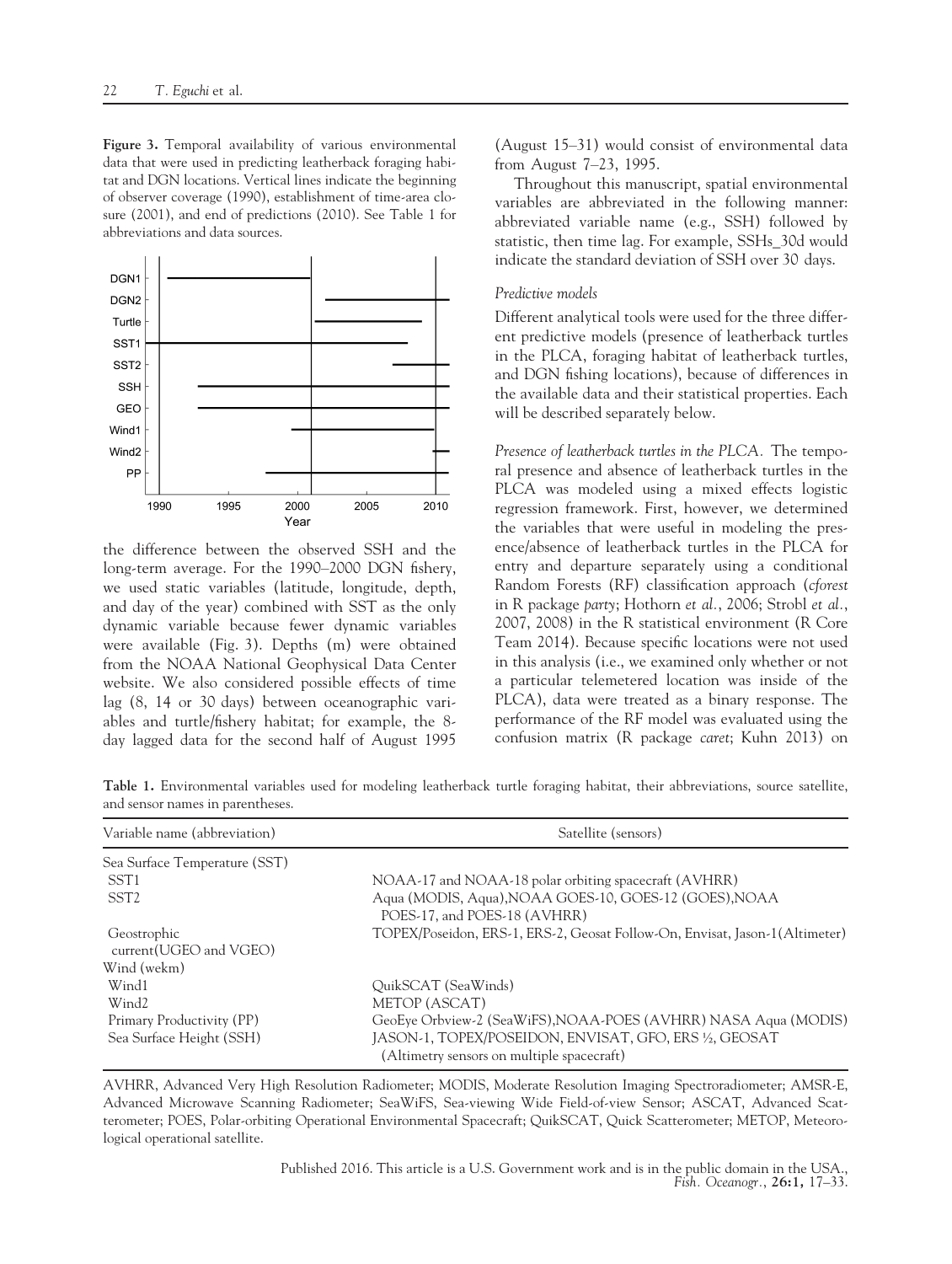out-of-bag predictions, which were the predictions for data points that were not used to build models. To evaluate the prediction accuracy, we used the kappa statistic ( $\kappa$ ; Cohen, 1960), which measured the proportional increase in predicted accuracy relative to an expected accuracy. Higher values indicated a better predictive performance.

In the RF approach, variable importance can be determined using two measures: (1) how prediction error changes when a variable is randomly permuted (Breiman, 2001) and (2) how area under the receiver operator characteristics (AUC curve) changes when a variable is randomly permuted (Janitza et al., 2013). In addition to these variable importance measures, we added a random number variable, which consisted of random numbers from a uniform distribution between 0 and 100. Variables that were less useful in predicting the presence/absence of leatherback turtles in the PLCA than random numbers were discarded.

Using the variables identified as important by the RF analysis, we developed mixed-effects linear logistic regression models on presence/absence data, where individuals were treated as the random effect variable. The RF approach was not affected by correlations among predictor variables (Breiman, 2001), but the regression approach would have been affected. Consequently, pair-wise correlations were computed among the predictor variables and candidate logistic regression models were only allowed to include uncorrelated variables. Models were fitted to the data using a Bayesian approach (Bayesian linear mixed effects models, BLMM) using the rjags package (Plummer, 2015). Convergence was determined using the Gelman– Rubin statistic (Gelman et al., 2014). The models were compared using approximate Deviance Information Criteria (DIC; Gelman et al., 2014).

The selected models for entry and departure then were used to predict the median daily probability of the presence of leatherback turtles in the PLCA when the DGN fishery was operating in the area; 1990– 1999. For each of these years, probabilities of turtle presence in the PLCA were computed for July 1 (DOY = 182) to September 30 (DOY = 273) using the entry dataset, for October 1 (DOY = 274) to December 31st (DOY = 365) using the departure dataset, and the medians of the posterior distributions.

Foraging habitat of leatherback turtles. To predict foraging habitat of leatherback turtles in the study area, we used an RF approach because it allowed us to mine our data without the need to eliminate correlated predictor variables (Breiman, 2001). Telemetry locations within the critical habitat areas (Fig. 1) were considered to be 'foraging' and locations outside these areas were considered non-foraging. Analyses were performed using the cforest function in the party package (Hothorn et al., 2006; Strobl et al., 2007, 2008) in the R statistical environment. Although RF are not prone to overfitting and predictive power is increased by including as many variables as possible (Breiman, 2001; Hothorn et al., 2006; Strobl et al., 2007, 2008), we strived to build parsimonious models. Therefore, useful variables for predicting foraging habitat were selected using the same variable selection process described above. Model predictions of leatherback turtle habitat were then made for the years 2001–2010 at a 0.5  $\times$  0.5-degree spatial resolution and 14-day temporal resolution.

DGN fishing locations. The DGN fishery prediction required a different approach (Maxent; Phillips et al., 2006; Phillips and Dudık, 2008) because logbook data only provided presence locations. Ideally, Maxent analyses should encompass the full range of environmental conditions (background) available to the fishery and sample the background with a similar bias as the presence points (Phillips et al., 2009; Elith et al., 2011). Because we did not have a means to sample background data as fishers selected their set locations, we selected the background environmental data systematically from a grid. The spatial distribution of DGN fishing was modeled as a function of latitude, longitude, day of the year (DOY), depth, and SST with possible effects of time lag (8, 14, and 30 days). As for the leatherback turtle data, we used random numbers to evaluate the usefulness of environmental variables for predictions. After determining variables that were more useful than random numbers, models were rebuilt using only those variables.

Maxent modeling requires a few parameters to be set, including prevalence, regularization parameter, and features. The prevalence parameter ranges from 0 to 1 and represents the probability of presence given the environment (Elith et al., 2011). Therefore, in general, the parameter should be set according to the abundance of the species; larger values for abundant species and vice versa. The particular value of prevalence becomes important when multiple species of various abundances are compared in predicted probabilities of occurrence using the Maxent approach (Elith et al., 2011). The default value of 0.5, however, is often used when abundance information is lacking. Because we pooled data for all years and we were not comparing among multiple species, we used the default value of 0.5. The regularization parameter in Maxent penalizes complex models, but there is no particular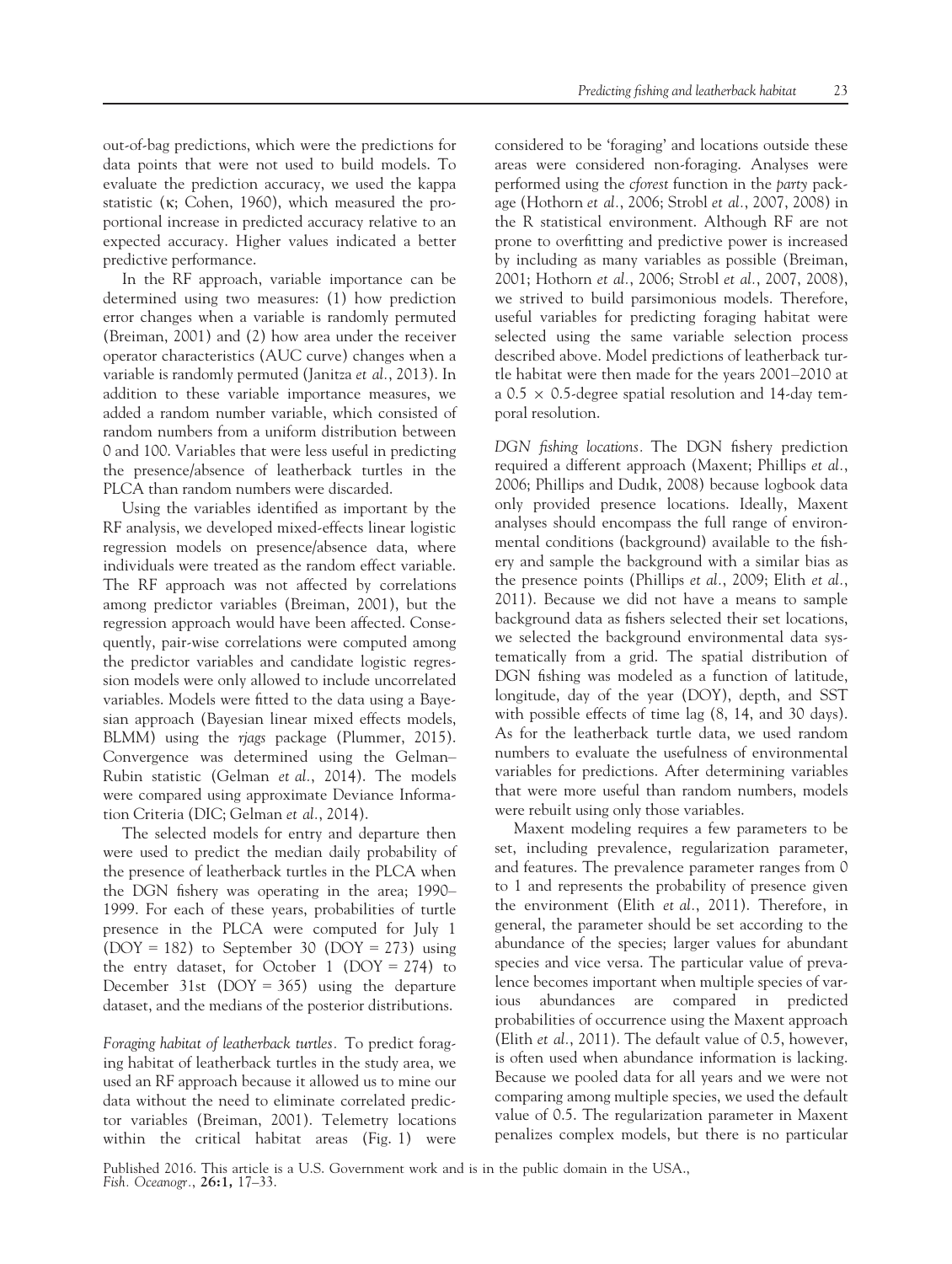value that can be used for all analyses. It has been recommended that a user needs to explore different values of the regularization parameter. Smaller values fit the data well but may have less applicability to new data. Following the advice in Phillips and Dudık (2008), we tested various values of the regularization parameter (0.05, 0.1, 0.22, 0.46, and automatic selection). Only two of the available features in the Maxent package (linear, quadratic, polynomial, hinge, and threshold), were allowed in each model for simplicity and interpretability. Among all possible combinations, we considered the following six: linear + quadratic (LQ), linear + polynomial (LP), linear + threshold  $(LT)$ , hinge + quadratic  $(HQ)$ , quadratic + threshold  $(OT)$ , and hinge + threshold  $(HT)$ .

To compare the performance of models, four-fold cross-validations were used to develop models on ¾ of the total dataset (training data) and to test the fit on the remainder (test data). All combinations (30) of five regularization parameters and six features were compared using three statistics on test data; gain, AUC, and prediction power. The gain in Maxent is the average log probability of the presence samples. Therefore, gain, or exp(gain) to be exact, provides a metric of how much greater the average likelihood was at the presence datum compared with a random background point (Phillips et al., 2006). The AUC in the Maxent modeling approach is interpreted as the probability that a randomly selected presence data point is ranked above a random background site (Phillips et al., 2006). Finally, we used a confusion matrix, especially the probability of correctly predicting the presence of DGN fishing in the test data (sensitivity), as the third measure of model performance.

In addition to these statistics, we used response curves of explanatory variables to select feature combinations that were not overly complicated. In other words, feature combinations with response curves with many 'wiggles' were avoided even if the model selection statistics (gain, sensitivity, and AUC) indicated good fits. The best combination of a model and a set of variables through this process was used for predictions of the relative DGN fishing likelihood of the  $0.5 \times 0.5$ -degree polygons over 14-day periods in the years without fishing data, i.e., after 2000. All Maxent analyses were conducted using Maxent software (v. 3.3.3k; Phillips et al., 2006) through the dismo package (v. 1.0.5; Hijmans et al., 2014) in the R statistical environment.

Co-occurrence of leatherback turtles and DGN fishing. To predict the co-occurrence of leatherback turtle habitat and the DGN fishery, we predicted turtle habitat and fishing effort distribution on the same temporal (14-day periods between August 15 and November 15 from 2001 to 2010) and spatial scales  $(0.5 \times 0.5$  degree polygon). We then averaged over the 10-yr period to create average co-occurrence likelihoods for each 14-day period. It is important to note that a high likelihood of leatherback turtle habitat (or DGN fishing location) does not equate to a high density of turtles (or DGN presence) because it is affected by the abundance of turtles (or DGN fishing vessels) in the area. As an extreme example, if there were one leatherback turtle (or DGN fishing vessel) in the area, even if there were many areas of predicted foraging (or fishing) habitat, no more than one can be occupied by the turtle (or the fisher) at any given time. Nonetheless, the product of the likelihoods of leatherback habitat and fishing activity within each  $0.5 \times 0.5$ -degree polygon provides a relative measure of bycatch risk, because the two processes are independent of one another.

#### RESULTS

# Presence of leatherback turtles in the PLCA (logistic regression)

Entry to the PLCA. According to the RF variable importance measures, the most influential variables for the prediction of entry to the PLCA by leatherback turtles were standard deviation (s) and cumulative sum (cumu) of upwelling indices (UW) at 36 and 39°N (UW36s\_90d, UW36s\_60d, UW36cumu, and UW39cumu, where 60d and 90d refer to time lags of 60 and 90 days, respectively). The RF model accurately predicted the presence/absence of leatherback turtles in the PLCA, yielding 87% of correct assignments and a  $\kappa$  statistic of 0.71. High pair-wise

Table 2. Model definitions and ADIC values for modeling the entry of leatherback turtles into the PLCA using the BLMM approaches.

| Model         | Definition               | <b>BLMM</b><br>ADIC. |
|---------------|--------------------------|----------------------|
|               | $UW36s$ 60d + $UW39cumu$ | 0.00                 |
| $\mathcal{E}$ | UW39cumu                 | 204.24               |
|               | UW36s 90d                | 298.41               |
|               | UW36s 60d                | 324.85               |

BLMM = Bayesian linear mixed-effects model.

UW36s\_60d and UW36s\_90d = standard deviation of upwelling at 36°N over 60 and 90 days, respectively; UW39cumu = cumulative upwelling at 39°N.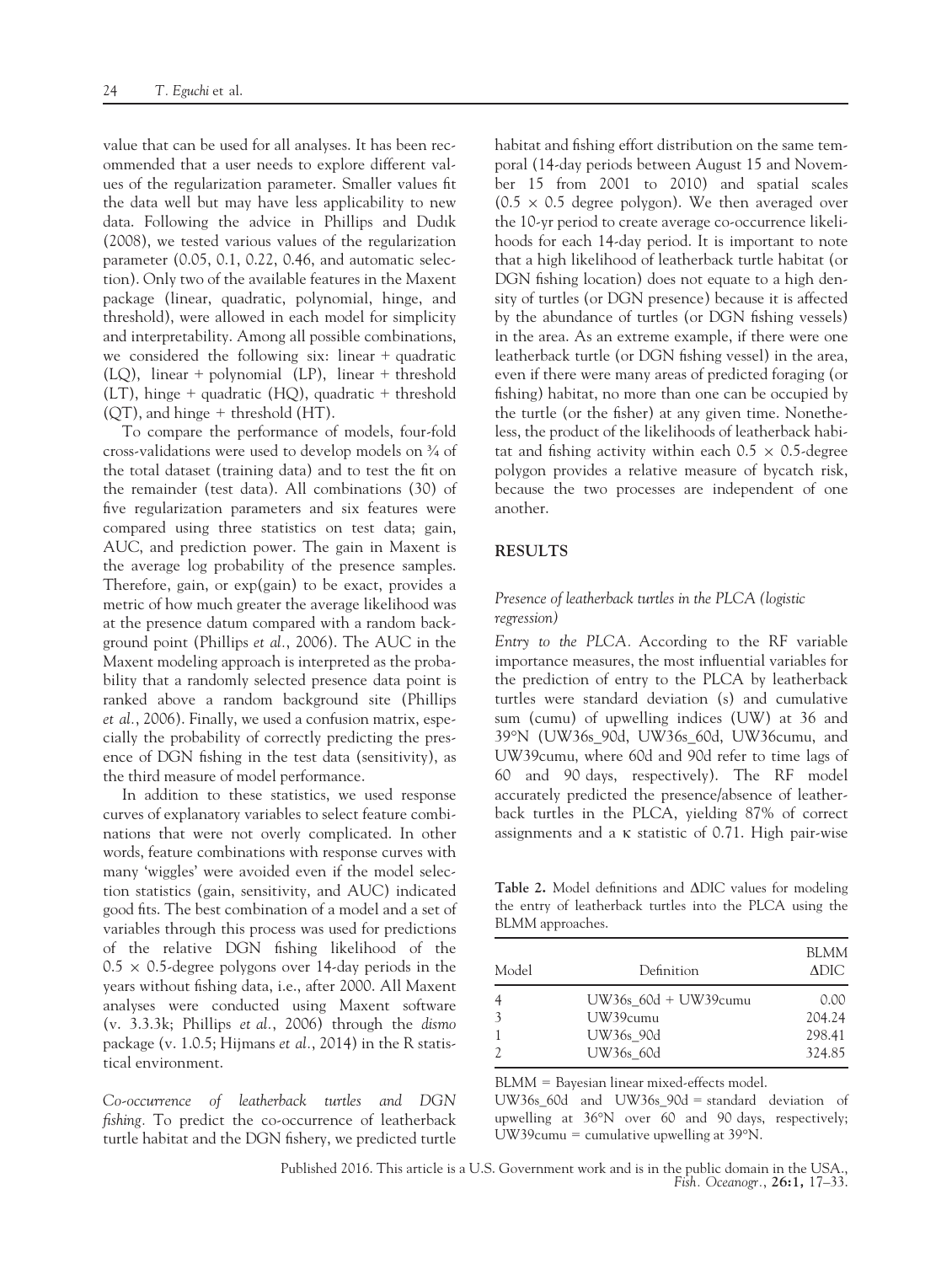correlations were found between UW36cumu and UW39cumu (Pearson's correlation = 0.96) and between UW36s\_60d and UW36s\_90d (Pearson's correlation  $= 0.85$ ). Therefore, using the only uncorrelated variables, four candidate models were developed, where Model 4 (UW36s\_60d + UW39cumu) was identified as the best based on DIC values (Table 2). Convergence of Markov chains for all models was confirmed via the Gelman–Rubin statistic (<1.01). The estimated coefficients indicated that the likelihood of leatherback turtles entering the PLCA was high when the standard deviation of the UW index over 60 days at 36N (UW36s\_60d) is small (negative coefficient) and the cumulative UW index at 39N (UW39cumu) is high (positive coefficient; Table 3). The estimated standard deviation for the random effects, i.e., individual-level variability, was  $31.2$  (95%PI = 19.2–53.9; Table 3).

Departure from the PLCA. The order of important variables for the departure dataset was different from that for the entry dataset. Various statistics for the upwelling index at 48°N were determined to be important. The prediction of departure from the PLCA using RF was accurate, yielding 96% of correct assignments and a  $\kappa$  statistic of 0.92. Pair-wise correlations of the six most important variables indicated that the top five variables were strongly correlated with each other. Consequently, we used the mean upwelling index at 48N over 60 days (UW48mean\_60d) and PDO to develop four candidate logistic regression models including an interaction between the two (Table 4). The DIC values indicated that Model 3, with both variables, was better than Model 4, which included an interaction between the two variables. PDO had a negative effect whereas UW48mean 60d had a positive effect on the probability of leatherback turtles' presence in the PLCA (Table 5). In other words, leatherback turtles departed the PLCA when the mean UW index over 60 days at 48°N (UW48mean\_60d) was low, and the PDO was high. The estimated standard deviation for the random effects, i.e., individual-level variability, was 9.12 (95%PI = 5.22–18.11), which was smaller than the same parameter for the entry dataset (31.2,  $95\%$ PI = 19.2–53.9; Tables 3 and 5).

Based on the combined entry and departure models, the median probability of leatherback turtle presence in the PLCA increased rapidly during mid-July, which was earlier than the beginning of the existing fishery closure (August 15; Fig. 4). The probability decreased in November and December in the 10-yr period from 1990 to 1999.

Table 3. Estimated coefficients and approximate 95% posterior intervals for the best logistic regression model (Model 4) for the analysis of predicting the entry of leatherback turtles to the PLCA.

| Model 4      | Median  | 2.5%     | 97.5%   |
|--------------|---------|----------|---------|
| Intercept    | 6.68    | $-7.39$  | 19.72   |
| UW36s 60d    | $-6.06$ | $-11.02$ | $-2.00$ |
| UW39cumu     | 30.50   | 22.02    | 40.55   |
| <sub>S</sub> | 31.16   | 19.17    | 53.85   |

UW36s\_60d = standard deviation of upwelling at 36°N over 60 days, UW39cumu = cumulative upwelling at  $39^{\circ}$ N, s = the standard deviation of the individual random effects.

Table 4. Model definitions and ADIC values for modeling the departure of leatherback turtles from the PLCA using the BLMM approach.

| Model | Definition              | ADIC-  |
|-------|-------------------------|--------|
|       | $UW48$ mean $60d + PDO$ | 0.00   |
|       | UW48mean 60d*PDO        | 34.12  |
|       | UW48mean 60d            | 131.56 |
|       | PDO                     | 518.86 |

PDO = Pacific Decadal Oscillation Index.

UW48mean  $60d$  = mean upwelling at 48°N over 60 days, The product model (Model 4) includes linear terms also, i.e., UW48mean\_60d + PDO + UW48mean\_60d:PDO.

#### Foraging habitat of leatherback turtles (Random Forest)

Among the environmental variables used in the analysis (i.e., SST, UGEO, VGEO, WEKM, PP, SSH, SSHV, SSHA, TKE, and DOY), all variables with various time lags were more important than random numbers. Although primary productivity (PP) appeared to be an influential variable, PP was not available at many times and locations because of cloud cover. Therefore, we selected an alternate model that included SST, SSH, and SSHV at various time lags and had the same predictive accuracy as the model including PP (0.96 for both). The selected RF model correctly predicted 98% (585/599) of the non-foraging habitat and 91% (269/294) of the foraging habitat, as defined in this study. Predictions were qualitatively consistent with known leatherback turtle foraging habitat (Fig. S1, Benson *et al.*, 2011).

#### DGN fishing locations (Maxent)

Based on a comparison of the three statistics used to evaluate the Maxent predictions (AUC, gain, and sensitivity) and response curves, we selected a model with hinge and quadratic features (HQ), using all variables, and a regularization parameter value of 0.1 as the best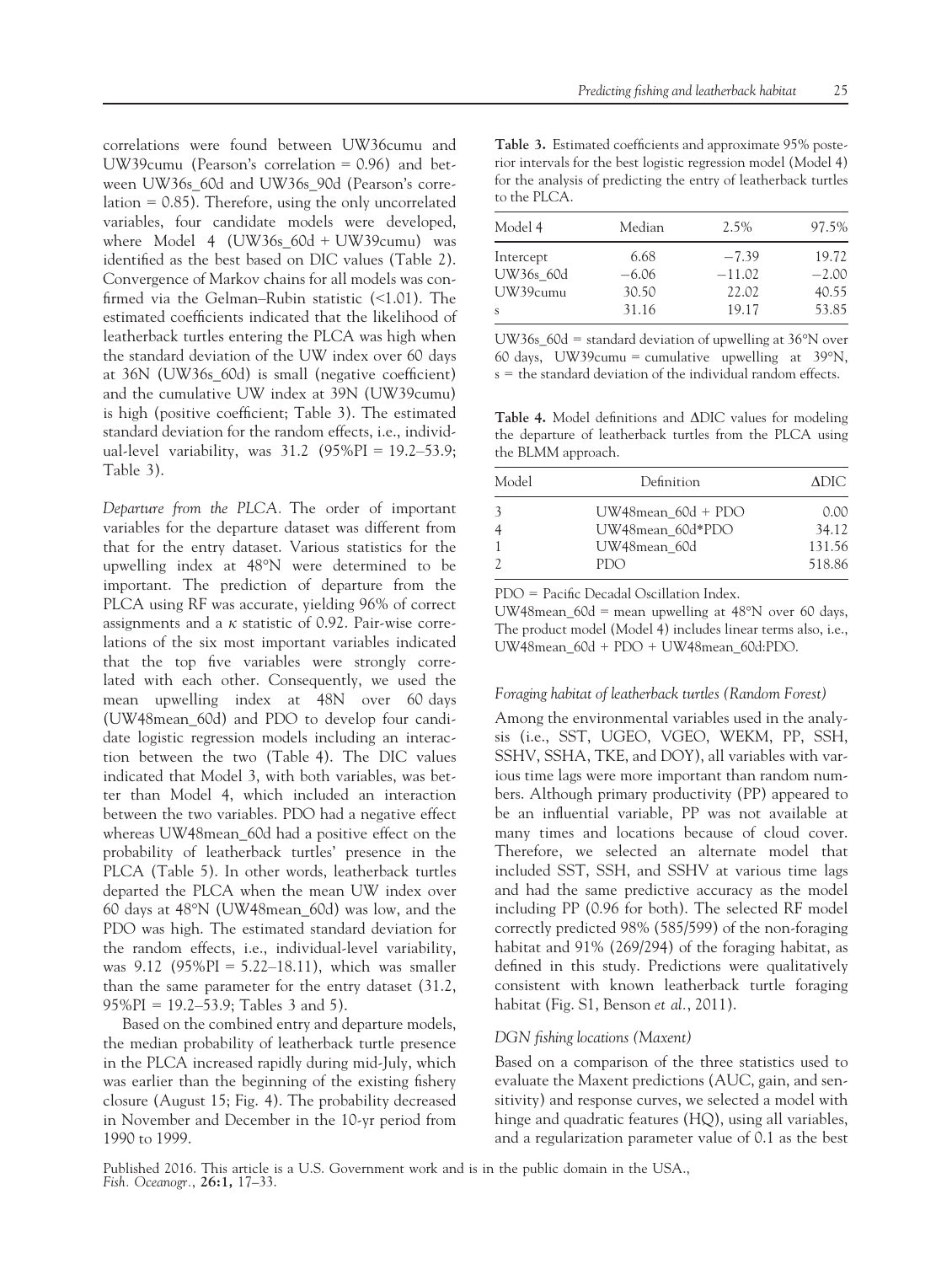Table 5. Estimated coefficients and approximate 95%PI for the best logistic regression model (Model 3) for the analysis of predicting the departure of leatherback turtles from the PLCA.

|              | Median  | $2.5\%$  | 97.5%   |
|--------------|---------|----------|---------|
| Intercept    | 1.37    | $-5.37$  | 8.13    |
| PDO          | $-7.86$ | $-11.04$ | $-5.15$ |
| UW48mean 60d | 15.54   | 11.89    | 19.89   |
| <sub>S</sub> | 9.12    | 5.22     | 8.13    |

UW48mean\_60d = mean upwelling at 48°N over 60 days, s = standard deviation of the individual random effects.

performing model. This model had an AUC value of the test data of 0.84 (the probability that a randomly selected presence point was ranked higher than a randomly selected background point), exp(gain) without the random number variable of 2.35 (how much greater the average likelihood was at the presence point compared with a random background point), and sensitivity of 0.63 (the probability of correctly predicting presence of DGN fishing in the test data).

For both variable selection statistics (contribution and importance), SST lagged by 30 days (SST30) and latitude were the two most important variables. Among the six most useful variables (i.e., SST30, SST14, SST0, Depth, Longitude, and Latitude), SST14 appeared to have the most useful information by itself (the highest training gain) whereas latitude appeared to have the most information that is absent in the other variables (decreased the gain the most when it was omitted). The response curve for SST30 indicated that a likelihood of a DGN set increased with 30-days lagged SST, especially above 16°C. The predicted DGN fishery for 2001–2010 indicated a relatively high likelihood of fishing nearshore, perhaps moving southward in the summer and fall months (Fig. S2).

# Co-occurrence of leatherback turtle foraging habitat and DGN fishing

The maximum likelihood of co-occurrence of leatherback turtle foraging habitat and DGN fishing gear within the study area was highest during September/ October and lowest during November (Fig. 5). The variability among years was greatest during the first half of September. The variability decreased during October and November. The mean co-occurrence likelihood for the 2001–2010 period indicated that a high likelihood of co-occurrence was found in nearshore areas of central California during September and October (Fig. 6). In contrast, offshore areas exhibited a low co-occurrence likelihood mostly because of the low likelihood of turtle foraging habitat.

# DISCUSSION

# Presence of leatherback turtles in the PLCA

Different sets of environmental variables affected entry to and departure from the PLCA by leatherback turtles. Likelihood of entry to PLCA by leatherback turtles increased as the season progressed in early summer and with an increasing cumulative UW index at 39N. The likelihood of entry, however, decreased with increasing variability of the UW index at 36N over 60 days. This is consistent with our understanding of leatherback turtle behavior, where strong and consistent upwelling in the spring followed by relaxation of upwelling is necessary to create favorable conditions for the turtles (Benson et al., 2007, 2011).

In contrast, departure from the PLCA was linked to various statistics of the upwelling index at a higher latitude (48N) than for entry (36N and 39N). As the upwelling index at 48N decreased, the probability of departure increased (or probability of presence decreased). This result might be caused by the three tracks in the northern part of the study area. The RF analysis without these tracks resulted in the upwelling index at 39N to be important (results not shown). A larger sample size will be necessary to tease out the effects of spatial variability of tracks within the study area. Overall, the model predictions fit well with our understanding of the timing of leatherback turtle occurrence in the PLCA. The probability of leatherback turtle occurrence increased in mid-July, before the current mid-August PLCA closure period (Fig. 5). The probability decreased in mid-November broadly coinciding with the current closure (Fig. 4).

The current time-area closure for the DGN fishery along the west coast of the US seems to be effective. Had the fixed time-area closure regulation existed in the 1990s, 18 of 19 observed bycatch events between August 15 and November 15 could have been avoided. In this study, we developed a statistical approach to model the presence of leatherback turtles in the PLCA. For example, the DGN fishery might be restricted in the PLCA when the probability of leatherback turtle occurrence is greater than some threshold value. This could result in an annual fishery closure period that is longer or shorter than the current fixed closure design. Using probability thresholds of 0.5, 0.6, or 0.7 to dynamically close the fishery would have avoided 18 of the observed bycatch events (the same as the existing closure), although specifics differed for 2 of the years observed during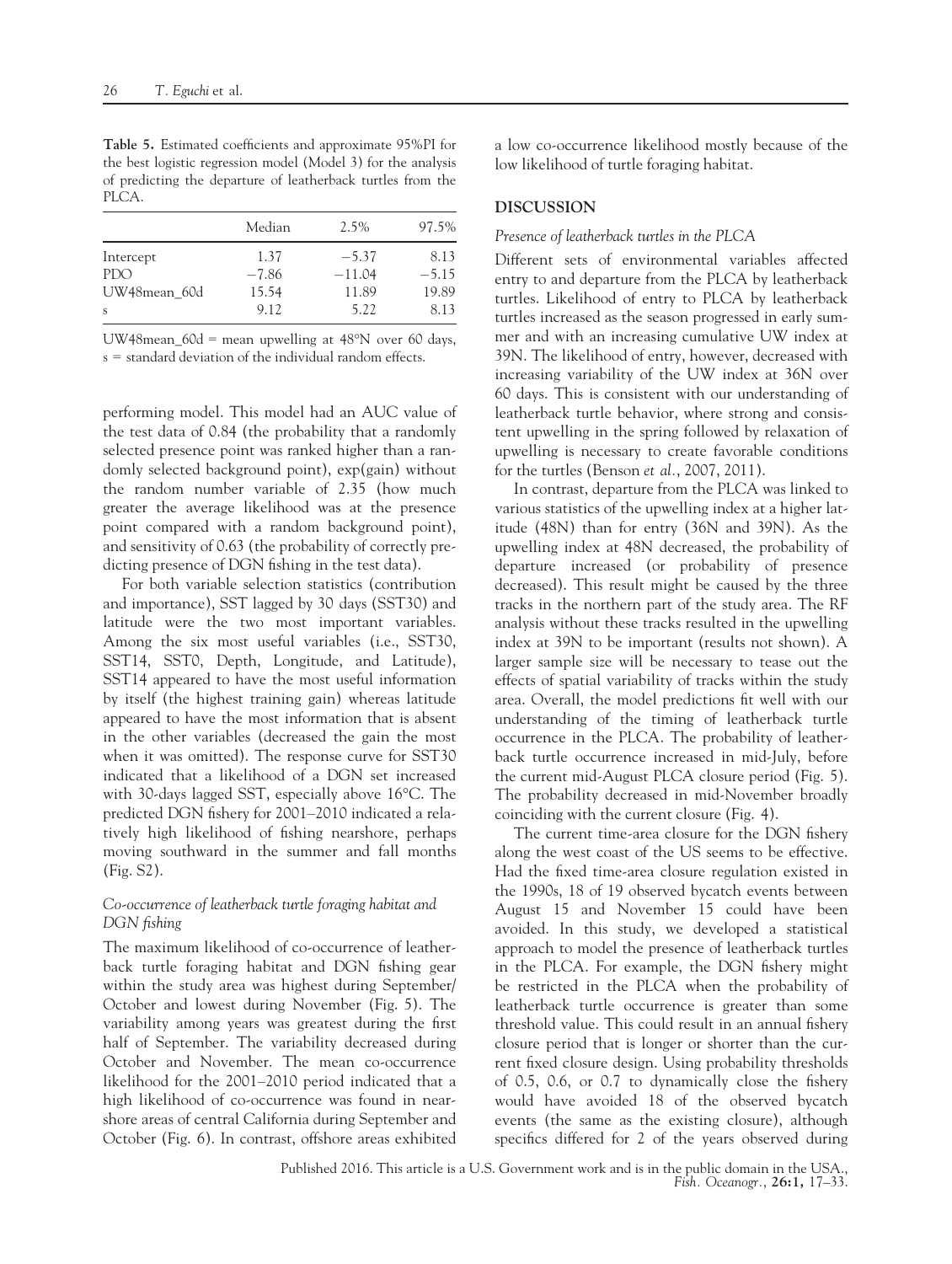Figure 4. Predicted median probabilities of presence of leatherback turtles in the PLCA from 1990 to 1999. Blue and red points indicate whether entry or departure models, respectively, were used. Horizontal dashed arrows at  $P = 0.4$  indicate the current fishery closure period, whereas possible closures based on the predicted probabilities of turtle presence are shown at respective probabilities (0.5, 0.6 and 0.7). Triangle indicates the date of observed bycatch within the PLCA.



that time period. Specifically, four additional bycatch events would have occurred (1 in 1991 and 3 in 1992) if the above probability approach had been used instead of the existing PLCA closure (Fig. 4).

The probabilistic approach would not, however, have shortened the closure duration. Further, there is inherent uncertainty in probabilistic predictions for any given year, although the posterior distributions of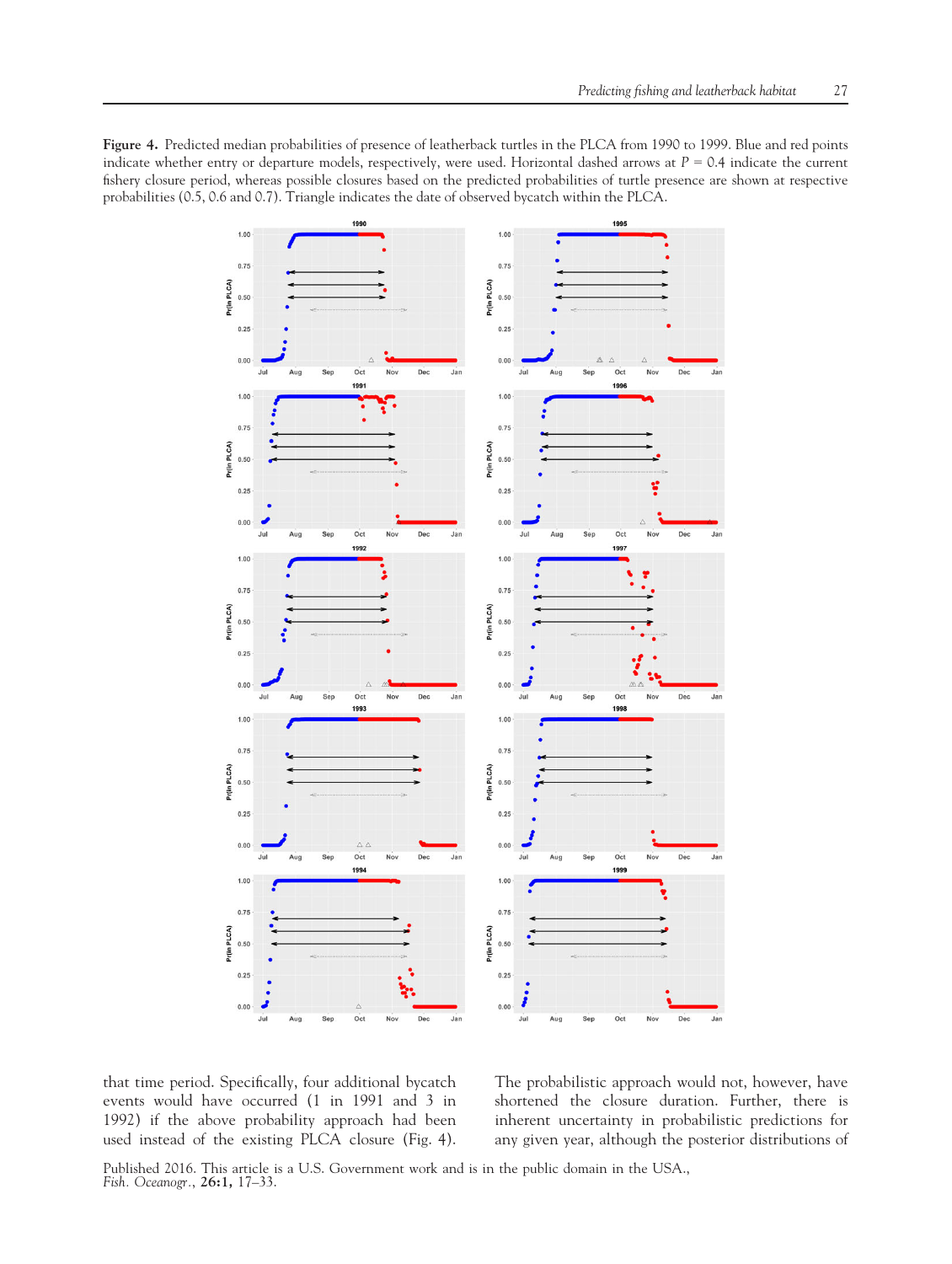

Figure 5. Temporal patterns of maximum co-occurrence likelihood between DGN fishing effort and leatherback turtle foraging habitat for 2-week periods between August and November from 2001 to 2010. Plus signs indicate the mean for each time period.

the coefficients could be used to assess uncertainty explicitly. Overall, the results of our model of leatherback presence in the PLCA suggest that the current August 15 to November 15 closure is the shortest and most effective for protecting leatherback turtles in the PLCA while allowing fishing during low-risk bycatch periods.

#### Co-occurrence of leatherback turtles and DGN fishing

We found that telemetry data and the RF approach could be used to predict foraging habitat of leatherback turtles throughout the entire PLCA when some foraging areas in this region are known a priori. Known foraging habitats along the coast were predicted to be good foraging habitat even though spatial reference variables (latitude and longitude) were not included in the predictive model (Fig. 6). Areas identified as a foraging habitat in this study corresponded well to areas where foraging was inferred from telemetry studies, in which a different approach was used (Benson *et al.*, 2011). DGN fishing effort predictions using Maxent appeared less precise, possibly because only one dynamic variable, SST, was available. The response curve for SST30 indicated that fishing occurred in a narrow SST band, especially lagged by 30 days. Fishers might be cueing in on certain SST values based on their experience with their target catch (swordfish and thresher sharks). Additional environmental variables might increase the precision of these models, and recent advances in dataassimilative ocean circulation models (e.g., Moore et al., 2011) may allow the use of model-based habitat predictors, which have shown promise for predicting cetacean distributions in the California Current

Ecosystem (Becker et al., 2016). Economic and logistic factors are also likely to play a role in the distribution of fishing effort, potentially masking environmental patterns (Soykan et al., 2014).

Although there is uncertainty in both of the above models and they were developed from data sets spanning different time periods, the combined model of potential overlap between leatherback foraging habitat and fishing effort provides a starting point for evaluating finer-scale spatiotemporal patterns of potential bycatch risk to leatherback turtles within our study area. Months with lower documented bycatch rates (August and November) were also predicted to have low overlap in our combined model. Further, most of the actual bycatch events observed during 1990–2000 were located in areas of greater predicted overlap (Fig. 6). In particular, overlap was predicted to be high during late September and October off central California, where and when the majority of observed leatherback bycatch events took place. However, we emphasize that this analysis only considers overlap between foraging habitat of leatherback turtles and the DGN fishery. The late October and November bycatch events that are in areas of low predicted overlap suggest that bycatch also occurs when turtles left nearshore foraging areas and were transiting through DGN fishing areas.

The ability of our models to capture at least some of the documented bycatch patterns suggests that there may be options for dynamic management of the DGN fishery in the future. However, more comprehensive models that include both foraging and transiting behavior of leatherback turtles, coupled with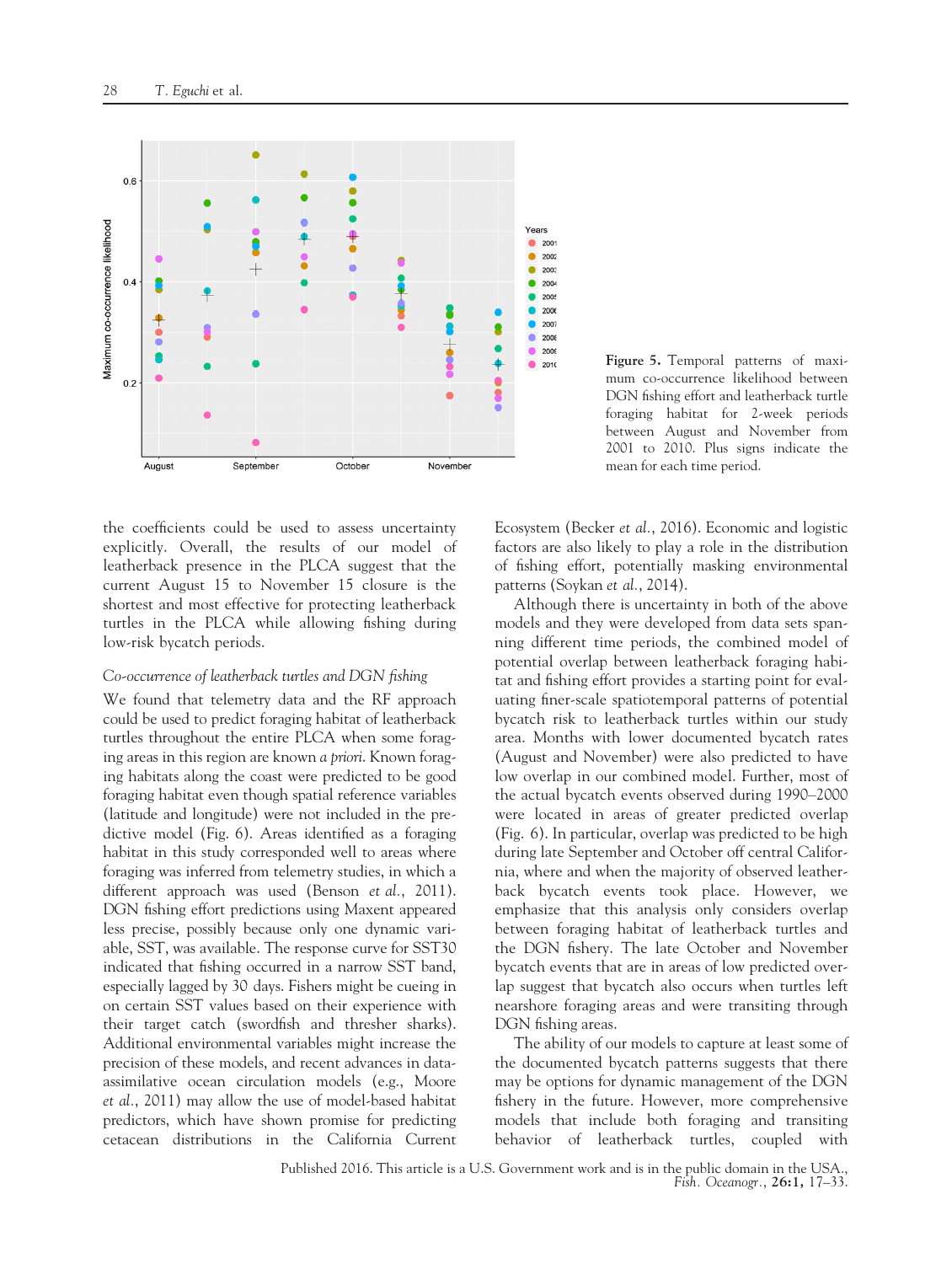

Figure 6. Predicted mean overlap likelihood for six 2-week spans for 1990–2000 during the current DGN closure period. The darker color indicates a higher likelihood and vice versa. Red x's indicate locations of observed bycatch events and 230° longitude corresponds to 130°W.

simulation analyses to address model uncertainties, will be required to allow the evaluation of potential dynamic management strategies. Model-based predictions should also be validated with independent data sets, such as surveys of fishing gear locations (or through vessel monitoring system) and leatherback turtles. These additional analyses may require new data sets that include systematic information on both presence and absence of turtles and fishing effort.

Fishery independent survey data on the distribution of by-caught species, such as sea turtles, have been shown to be useful in understanding fishery bycatch, especially when combined with fishery dependent data (Murray and Orphanides, 2013). Design-based studies, e.g., aerial line-transect surveys conducted over large areas and sufficiently long time periods, are essential to capture interannual and seasonal variability in leatherback turtle distributions. Telemetry data can also provide information on leatherback turtle movements and inferred behavior (e.g., Benson et al., 2011; Shillinger et al., 2011). Additional other presence/absence data can provide more precise predictions of species distribution based on environment and allow estimation of densities (Aarts et al., 2008).

Similarly, fishery logbooks only provide presence data, because there is no record of areas that the vessel passed through without making a set. True absence data should be collected whenever possible (Phillips et al., 2009; Wisz and Guisan, 2009; Aarts et al., 2012), for example, by obtaining tracks of fishing vessels to provide information on locations where fishers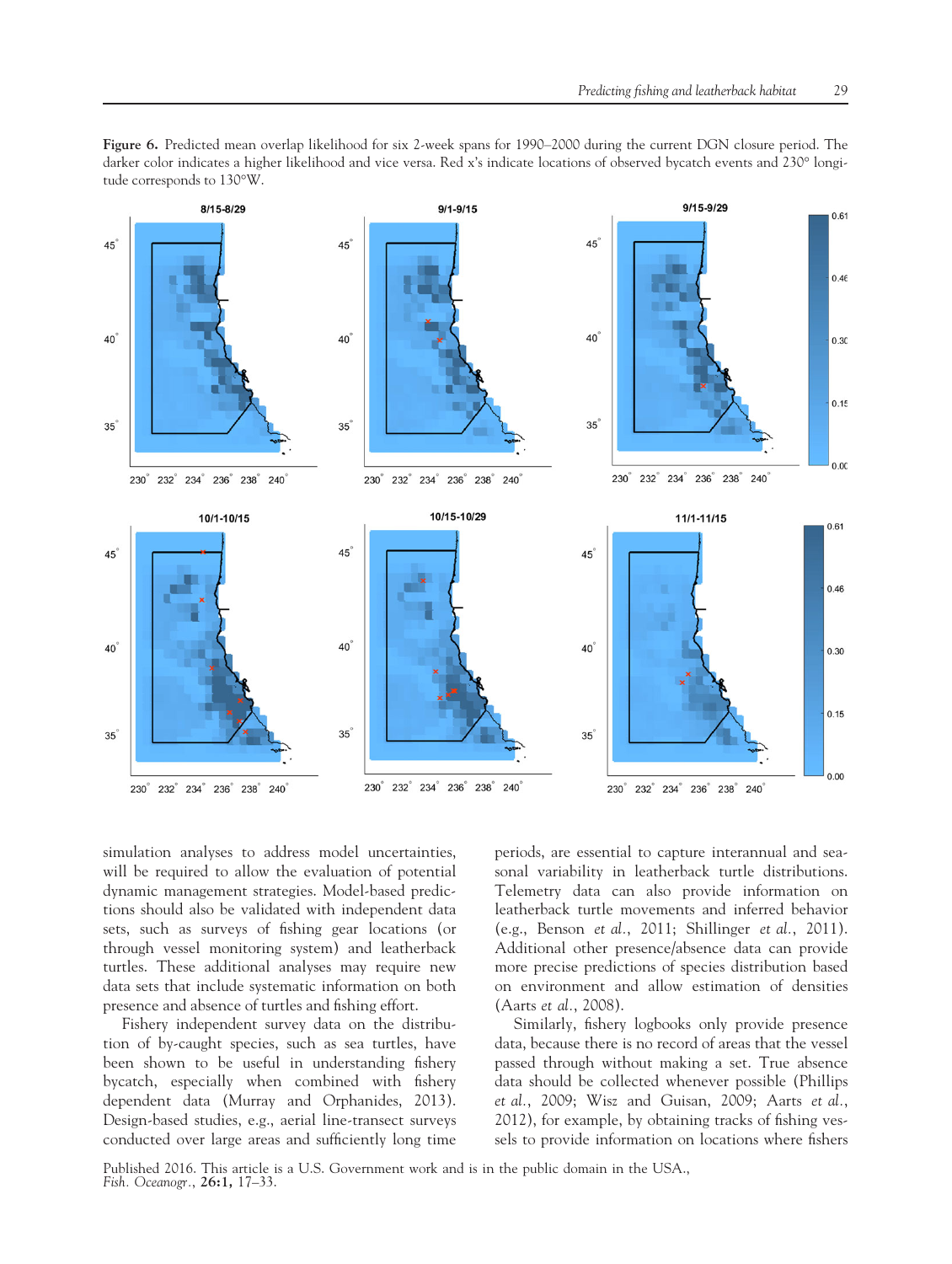could have set their gear but did not. If this is not possible, an alternate approach is the creation of pseudo-absence points (e.g., Guisan et al., 2002; Stokland et al., 2011; Zydelis et al., 2011; Barbet-Massin et al., 2012), but care must be taken when generating pseudo-absences, as this can affect the accuracy of Maxent predictions (Phillips et al., 2009; VanDerWal et al., 2009).

The results of our study provide a foundation for future explorations of dynamic ocean management scenarios for the DGN fishery that would protect leatherback turtles and other species. However, our results suggest that such a dynamic management framework will need to be dynamic in both space and time, which requires more precise and comprehensive models of leatherback turtle behavior and fishing effort distributions than possible with the currently available data. This is likely caused, in part, by the highly variable nature of the California Current Ecosystem, compared to, for example, the central North Pacific, where simple models of sea turtle and fishery overlap were developed to estimate near-real time bycatch risk within the fishing area (Howell et al., 2008, 2015).

The collection of adequate new data to improve predictive models of leatherback turtles and the DGN fishery will probably require multiple years of dedicated research. Therefore, alternative tools for allowing swordfish fishing within the California Current Ecosystem while minimizing bycatch risk should continue to be explored. Changes in hook and bait types have reduced loggerhead and leatherback turtle bycatch in Hawaii-based longline fisheries while retaining or increasing the target species catch rate (Gilman et al., 2007). Studies of the vertical and horizontal distributions of target species (e.g., Abecassis et al., 2012; Sepulveda et al., 2014) and protected species may allow the development of alternative gear types to maximize exposure to target species and minimize risk to protected species. For example, the bycatch of air-breathing species such as sea turtles and marine mammals potentially can be reduced if the fishing gear is deployed deeper within the water column. Recent studies on deepset buoy gear targeting swordfish show promise if catch rates can become economically viable (Sepulveda et al., 2014).

In conclusion, the results of our study indicate that the current PLCA closure period is effective for reducing leatherback turtle bycatch in the DGN fishery. Model predictions confirmed that the current PLCA eliminates most of the spatial and temporal bycatch risk to leatherback turtles. With additional data, finerscale dynamic refinements to this closure are possible, but the challenges of implementing and enforcing such dynamic management are complex, given the temporal and spatial scales that vessel captains base their fishing decisions upon. Additional data and expanded modeling studies will be required to develop and test potential dynamic management scenarios.

# ACKNOWLEDGEMENTS

Satellite telemetry transmitters were deployed on leatherback turtles under Endangered Species Act permit numbers 1159, 1227, and 1596 using approved animal handling protocols and in conformance with all applicable laws. We thank the data managers at Fisheries Resources Division of the Southwest Fisheries Science Center for converting DGN fishery logbook data into an electronic format and making them available. We appreciate Jeffrey Seminoff, Jim Carretta, and anonymous reviewers for providing constructive comments, which improved the manuscript. The authors acknowledge that there is no conflict of interest to declare.

#### REFERENCES

- Aarts, G., MacKenzie, M., McConnell, B., Fedak, M. and Matthiopoulos, J. (2008) Estimating space-use and habitat preference from wildlife telemetry data. Ecography 31:140– 160.
- Aarts, G., Fieberg, J. and Matthiopoulos, J. (2012) Comparative interpretation of count, presence-absence and point methods for species distribution models. Methods Ecol. Evol. 3:177– 187.
- Abecassis, M., Dewar, H., Hawn, D. and Polovina, J. (2012) Modeling swordfish daytime vertical habitat in the North Pacific Ocean from pop-up archival tags. Mar. Ecol. Prog. Ser. 452:219–236.
- Alverson, D.L., Freeberg, M.H., Pope, J.G. and Murawski, S.A. (1994). A global assessment of fisheries bycatch and discards. FAO Fisheries Technical Paper 339: 233 pp. URL [http://](http://www.fao.org/DOCREP/003/T4890E/T4890E00.HTM#TOC) [www.fao.org/DOCREP/003/T4890E/T4890E00.HTM#TOC](http://www.fao.org/DOCREP/003/T4890E/T4890E00.HTM#TOC) [accessed 29 August 2016].
- Baker, C.S., Lukoschek, V., Lavery, S. et al. (2006) Incomplete reporting of whale, dolphin and porpoise "bycatch" revealed by molecular monitoring of Korean markets. Anim. Conserv. 9:474–482.
- Bakun, A. (1973) Coastal upwelling indices, West coast of North America 1946–1971. NOAA Tech. Rep. NMFS 671: 103 pp.
- Bakun, A., McLain, D.R. and Mayo, F. (1974) Mean annual cycle of coastal upwelling off western North America as observed from surface measurements. Fish. Bull. 72:843–844.
- Barbet-Massin, M., Jiguet, F., Albert, C.H. and Thuiller, W. (2012) Selecting pseudo-absences for species distribution models: how, where and how many?. Methods Ecol. Evol. 3:327–338.
- Becker, E., Forney, K., Fiedler, P. et al. (2016) Moving towards dynamic ocean management: how well do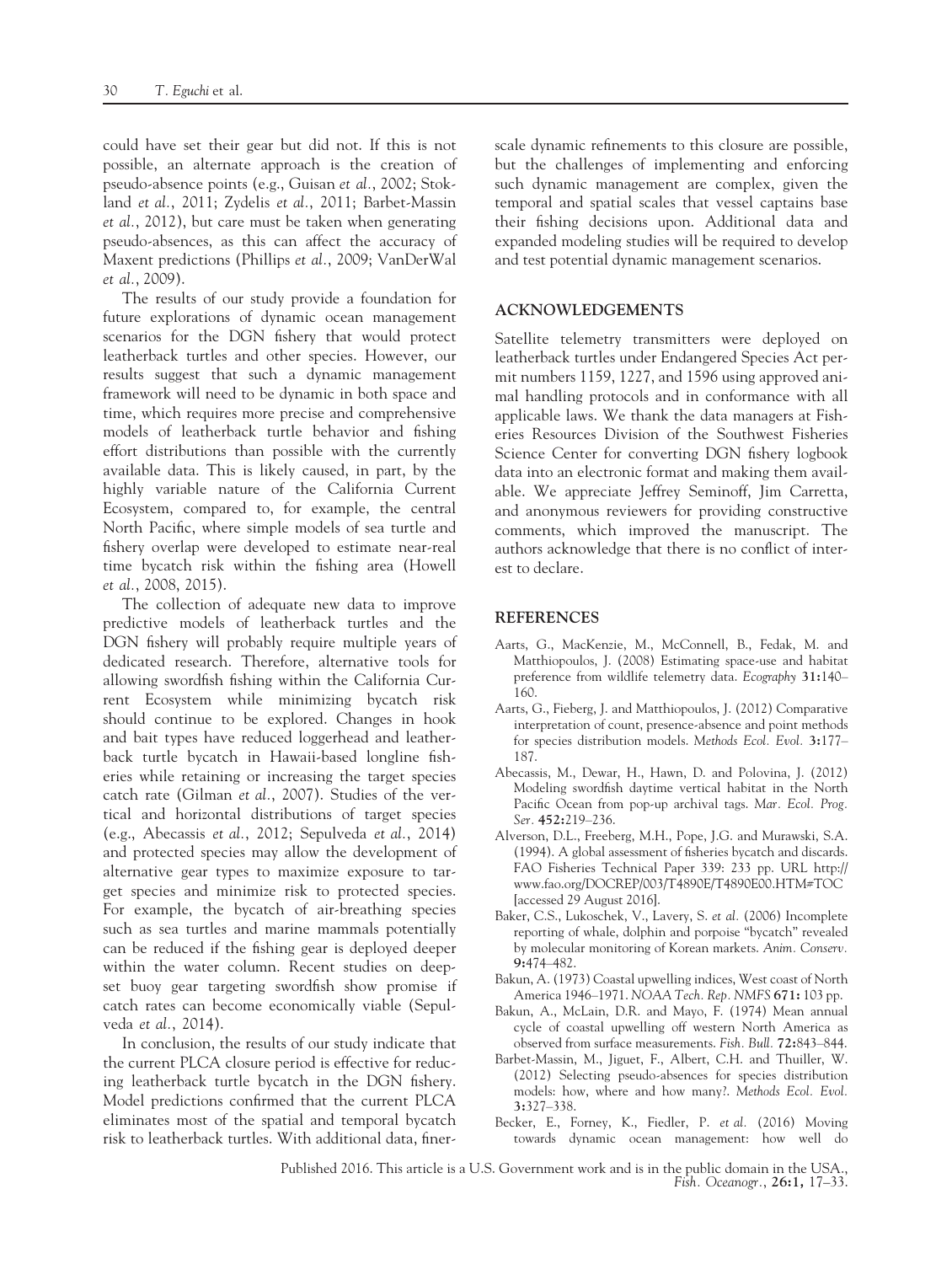modeled ocean products predict species distributions? Remote Sens. 8:149.

- Benson, S.R., Forney, K.A., Harvey, J.T., Carretta, J.V. and Dutton, P.H. (2007) Abundance, distribution, and habitat of leatherback turtles (Dermochelys coriacea) off California, 1990-2003. Fish. Bull. 105:337–347.
- Benson, S.R., Eguchi, T., Foley, D.G. et al. (2011) Large-scale movements and high-use areas of western Pacific leatherback turtles, Dermochelys coriacea. Ecosphere 2 Article 84.
- Block, B.A., Jonsen, I.D., Jorgensen, S.J. et al. (2011) Tracking apex marine predator movements in a dynamic ocean. Nature 475:86–90.
- Bograd, S.J., Schroeder, I., Sarkar, N., Qiu, X., Sydeman, W.J. and Schwing, F.B. (2009) Phenology of coastal upwelling in the California Current. Geophys. Res. Lett. 36:1–5.
- Breiman, L. (2001) Random forests. Mach. Learn 45:5–32.
- Carretta, J.V. and Barlow, J. (2011) Long-term effectiveness, failure rates, and "dinner bell" properties of acoustic pingers in a gillnet fishery. Mar. Technol. Soc. J. 45:7–19.
- Carretta, J.V. and Moore, J.E. (2014) Recommendations for pooling annual bycatch estimtes when events are rare. NOAA Tech. Memo. SWFSC 528: 11 pp.
- Carretta, J.V., Price, T., Petersen, D. and Read, R. (2004) Estimates of marine mammal, sea turtle, and seabird mortality in the California drift gillnet fishery for swordfish and thresher shark, 1996–2002. Mar. Fish. Rev.  $66:21-30.$
- Carretta, J.V., Barlow, J. and Enriquez, L. (2008) Acoustic pingers eliminate beaked whale bycatch in a gill net fishery. Mar. Mamm. Sci. 24:956–961.
- Carretta, J.V., Enriquez, L. and Villafna, C. (2014) Marine mammal, sea turtle, and seabird bycatch in California gillnet fisheries in 2012. NOAA Tech. Memo. SWFSC 526: 16 pp.
- Chelton, D., Bernal, P. and McGowan, J. (1982) Large-scale interannual physical and biological interaction in the California current. J. Mar. Res. 40:1095–1125.
- Cohen, J. (1960) A coefficient of agreement of nominal scales. Educ. Psychol. Meas. 20:37–46.
- Cox, T.M., Lewison, R.L., Zydelis, R., Crowder, L.B., Safina, C. and Read, A.J. (2007) Comparing effectiveness of experimental and implemented bycatch reduction measures: the ideal and the real. Conserv. Biol. 21:1155–1164.
- Curtis, K.A., Moore, J.E. and Benson, S.R. (2015) Estimating limit reference points for western Pacific leatherback turtles (Dermochelys coriacea) in the U.S. west coast EEZ. PLoS One 10:e0136452.
- Dewar, H., Prince, E.D., Musyl, M.K. et al. (2011) Movements and behaviors of swordfish in the Atlantic and Pacific Oceans examined using pop-up satellite archival tags. Fish Oceanogr. 20:219–241.
- Ducet, N., Le Traon, P.Y. and Reverdin, G. (2000) Global highresolution mapping of ocean circulation from TOPEX/ Poseidon and ERS-1 and -2. J. Geophys. Res. 105:19477– 19498.
- Dutton, P.H. and Squires, D. (2011) A holistic strategy for Pacific sea turtle conservation. In: Conservation and Sustainable Management of Sea Turtles in the Pacific Ocean. P.H. Dutton, D. Squires & A. Mahfuzuddin (eds) Honolulu: University of Hawaii Press, pp. 37–59.
- Eayrs, S. (2007) A Guide to Bycatch Reduction in Tropical Shrimp-Trawl Fisheries. Revised Edition. Rome: FAO. 108

pp. URL<http://www.fao.org/docrep/015/a1008e/a1008e.pdf> [accessed 29 August 2016].

- Elith, J., Phillips, S.J., Hastie, T., Dudık, M., Chee, Y.E. and Yates, C.J. (2011) A statistical explanation of MaxEnt for ecologists. Divers. Distrib. 17:43–57.
- Ferguson, M.C., Barlow, J., Reilly, S.B. and Gerrodette, T. (2005) Predicting Cuvier's (Ziphius cavirostris) and Mesoplodon beaked whale population density from habitat characteristics in the eastern tropical Pacific Ocean. J. Cetacean Res. Manag. 7:287–299.
- Forney, K.A. (2000) Environmental models of cetaceans abundance: reducing uncertainty in population trends. Conserv. Biol. 14:1271–1286.
- Forney, K.A., Kobayashi, D.R., Johnston, D.W., Marchetti, J.A. and Marsik, M.G. (2011) What's the catch? Patterns of cetacean bycatch and depredation in Hawaii-based pelagic longline fisheries. Mar. Ecol. 32:380–391.
- Gardner, B., Sullivan, P., Epperly, S. and Morreale, S. (2008) Hierarchical modeling of bycatch rates of sea turtles in the western North Atlantic. Endanger. Species Res. 5:279– 289.
- Gelman, A., Carlin, J.B., Stern, H.S., Dunson, D.B., Vehtari, A. and Rubin, D.B. (2014) Bayesian data analysis, 3rd edn. Boca Raton, FL: CRC Press.
- Gilman, E., Brothers, N. and Kobayashi, D.R. (2005) Principles and approaches to abate seabird by-catch in longline fisheries. Fish Fish. 6:35–49.
- Gilman, E., Zollett, E., Beverly, S. et al. (2006) Reducing sea turtle by-catch in pelagic longline fisheries. Fish and Fisheries  $7:2-23$ .
- Gilman, E., Kobayashi, D., Swenarton, T., Brothers, N., Dalzell, P. and Kinankelly, I. (2007) Reducing sea turtle interactions in the Hawaii-based longline swordfish fishery. Biol. Conserv. 139:19–28.
- Gilman, E., Kobayashi, D. and Chaloupka, M. (2008) Reducing seabird bycatch in the Hawaii longline tuna fishery. Endanger. Species Res. 5:309–323.
- Graham, W.M., Pages, F. and Hamner, W.M. (2001) A physical context for gelatinous zooplankton aggregations: a review. Hydrobiologia 451:199–212.
- Graham, T.R., Harvey, J.T., Benson, S.R., Renfree, J.S. and Demer, D.A. (2010) The acoustic identification and enumeration of scyphozoan jellyfish, prey for leatherback sea turtles (Dermochelys coriacea), off central California. ICES J. Mar. Sci. 67:1739–1748.
- Guisan, A., Edwards, T.C. and Hastie, T. (2002) Generalized linear and generalized additive models in studies of species distributions: setting the scene. Ecol. Modell. 157:89–100.
- Hijmans, R.J., Phillips, S., Leathwick, J., Elith, J. (2014) Species distribution modeling.<https://cran.r-project.org/> [accessed 29 August 2016].
- Hobday, A.J. and Hartmann, K. (2006) Near real-time spatial management based on habitat predictions for a longline bycatch species. Fish. Manag. Ecol. 13:365–380.
- Hothorn, T., Hornik, K. and Zeileis, A. (2006) Unbiased recursive partitioning: a conditional inference framework. J. Comput. Graph. Stat. 15:651–674.
- Howell, E.A., Kobayashi, D.R., Parker, D.M., Balazs, G.H. and Polovina, J.J. (2008) TurtleWatch: a tool to aid in the bycatch reduction of loggerhead turtles Caretta caretta in the Hawaii-based pelagic longline fishery. Endanger. Species Res. 5:267–278.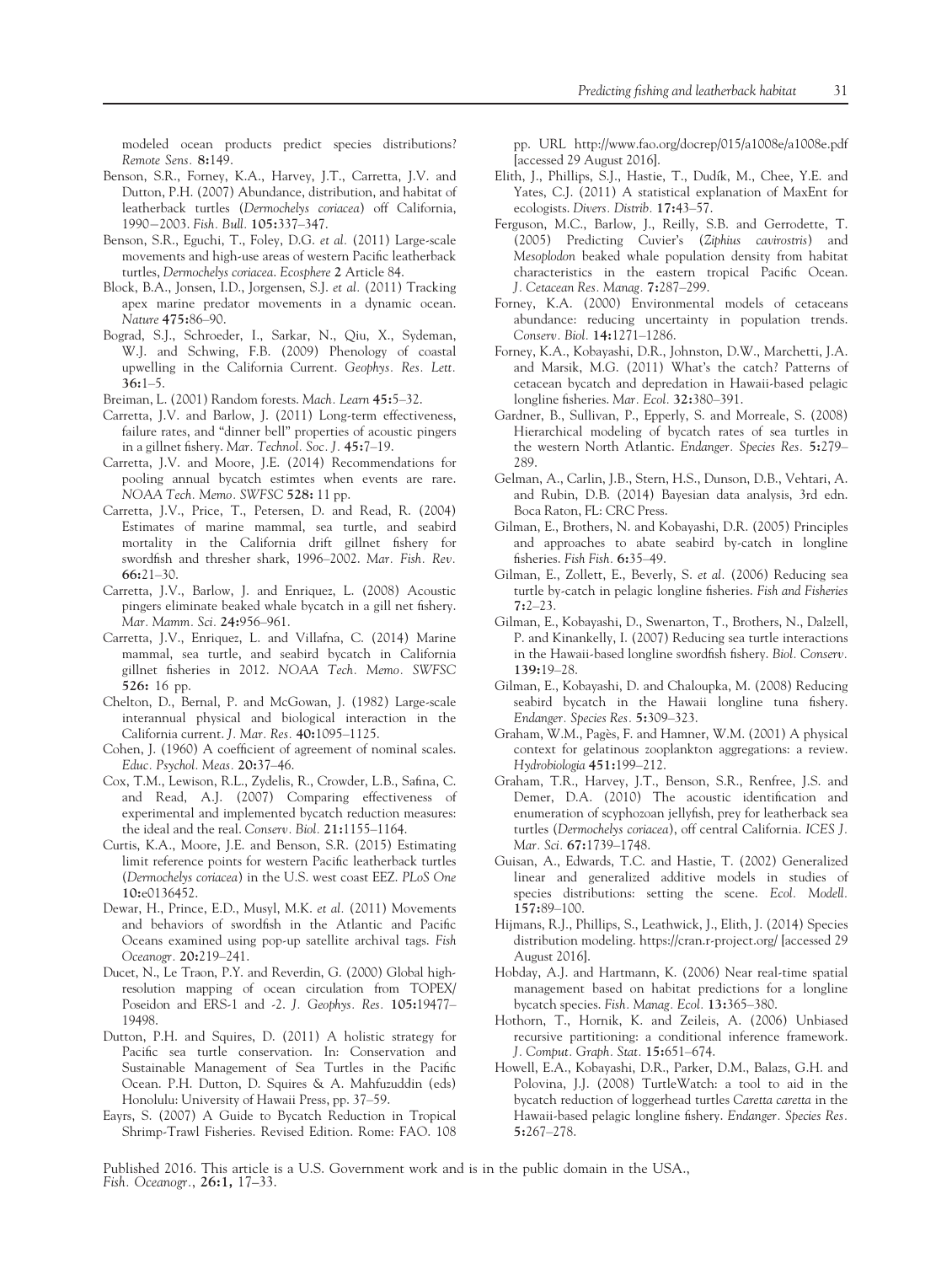- Howell, E.A., Hoover, A., Benson, S.R. et al. (2015) Enhancing the TurtleWatch product for leatherback sea turtles, a dynamic habitat model for ecosystem-based management. Fish Oceanogr. 24:57–68.
- Janitza, S., Strobl, C. and Boulesteix, A.-L. (2013) An AUCbased permutation variable importance measure for random forests. BMC Bioinformatics 14:119.
- Johnson, D.S., London, J.M., Lea, M.-A. and Durban, J.W. (2008) Continuous-time correlated random walk model for animal telemetry data. Ecology 89:1208–1215.
- Jonsen, I.D., Myers, R.A. and Flemming, J.M. (2003) Metaanalysis of animal movement using state-space models. Ecology 84:3055–3063.
- Jonsen, I.D., Flemming, J.M. and Myers, R.A. (2005) Robust state–space modeling of animal movement data. Ecology 86:2874–2880.
- Julian, F. and Beeson, M. (1998) Esimates of marine mammal, turtle, and seabird mortality for two California gillnet fisheries: 1990–1995. Fish. Bull. 96:271–284.
- Komoroske, L.M. and Lewison, R.L. (2015) Addressing fisheries bycatch in a changing world. Front. Mar. Sci. 2:1–11.
- Kuhn, M. (2013) Package "caret ": Classification and Regression Training. R package version 6.0-64. [http://caret.r-forge.r](http://caret.r-forge.r-project.org/)[project.org/](http://caret.r-forge.r-project.org/) [accessed 29 August 2016].
- Larsen, F., Eigaard, O.R. and Tougaard, J. (2007) Reduction of harbour porpoise (Phocoena phocoena) bycatch by iron-oxide gillnets. Fish. Res. 85:270–278.
- Lewison, R., Hobday, A.J., Maxwell, S. et al. (2015) Dynamic ocean management: identifying the critical ingredients of dynamic approaches to ocean resource management. Bioscience 65:486–498.
- Lynn, R.J. and Simpson, J.J. (1987) The California current system: the seasonal variability of its physical characteristics. J. Geophys. Res. 92:12.947–12.966.
- Mann, K.H. and Lazier, J.R.N. (2006) Dynamics of Marine Ecosystems: Biological-Physical Interactions in the Oceans 3rd edn. Cambridge, MA: Blackwell Publishing.
- Mantua, N.J., Hare, S.R., Zhang, Y., Wallace, J.M. and Francis, R.C. (1997) A Pacific interdecadal climate oscillation with impacts on salmon production. Bull. Am. Meteorol. Soc. 78:1069–1079.
- Martin, S.L., Stohs, S.M. and Moore, J.E. (2015) Bayesian inference and assessment for rare-event bycatch in marine fisheries : a drift gillnet fishery case study. Ecol. Appl. 25:416–429.
- Maxwell, S.M., Hazen, E.L., Lewison, R.L. et al. (2015) Dynamic ocean management: defining and conceptualizing real-time management of the ocean. Mar. Policy 58:42– 50.
- Moore, A.M., Arango, H.G., Broquet, G., Powell, B.S., Weaver, A.T. and Zavala-Garay, J. (2011) The Regional Ocean Modeling System (ROMS) 4-dimensional variational data assimilation systems. Part I – System overview and formulation. Prog. Oceanogr. 91:34–49.
- Morales, J.M., Haydon, D.T., Frair, J., Holsinger, K.E. and Fryxell, J.M. (2004) Extracting more out of relocation data: building movement models as mixtures of random walks. Ecology 85:2436–2445.
- Murray, K.T. (2009) Characteristics and magnitude of sea turtle bycatch in US mid-Atlantic gillnet gear. Endanger. Species Res. 8:211–224.
- Murray, K. and Orphanides, C. (2013) Estimating the risk of loggerhead turtle Caretta caretta bycatch in the US mid-

Atlantic using fishery-independent and -dependent data. Mar. Ecol. Prog. Ser. 477:259–270.

- National Marine Fisheries Service (2013) Biological Opinion on the continued management of the drift gillnet fishery under the Fishery Management Plan for U.S. west coast fisheries for highly migratory species. URL [http://www.west](http://www.westcoast.fisheries.noaa.gov/publications/protected_species/marine_mammals/memo_signed_dgn_biop_050213.pdf) [coast.fisheries.noaa.gov/publications/protected\\_species/marine\\_](http://www.westcoast.fisheries.noaa.gov/publications/protected_species/marine_mammals/memo_signed_dgn_biop_050213.pdf) [mammals/memo\\_signed\\_dgn\\_biop\\_050213.pdf](http://www.westcoast.fisheries.noaa.gov/publications/protected_species/marine_mammals/memo_signed_dgn_biop_050213.pdf) [accessed 30 August 2016].
- Phillips, S.J. and Dudık, M. (2008) Modeling of species distributions with Maxent: new extensions and a comprehensive evaluation. Ecography (Cop.) 31:161–175.
- Phillips, S.J., Anderson, R.P. and Schapire, R.E. (2006) Maximum entropy modeling of species geographic distributions. Ecol. Modell. 190:231–259.
- Phillips, S.J., Dudık, M., Elith, J. et al. (2009) Sample selection bias and presence-only distribution models: implications for background and pseudo-absence data. Ecol. Appl. 19:181– 197.
- Plummer, M. (2015) Bayesian graphical models using MCMC. <http://mcmc-jags.sourceforge.net> [accessed 29 August 2016].
- R Core Team (2014) R: A Language and Environment for Statistical Computing. Vienna: R Foundation for Statistical Computing.<http://www.R-project.org> [accessed 29 August 2016].
- Read, A.J. (2008) The looming crisis: interactions between marine mammals and fisheries. J. Mammal. 89:541–548.
- Read, A.J., Drinker, P. and Northridge, S. (2006) Bycatch of marine mammals in U.S. and global fisheries. Conserv. Biol. 20:163–169.
- Rivera, K. and Wohl, K.D. (1999) The FAO seabird initiative international efforts to reduce seabird bycatch in the longline fisheries: what does that mean at home? An Alaskan perspective. Mar. Technol. Soc. J. 33:85–87.
- Roe, J.H., Morreale, S.J., Paladino, F.V. et al. (2014) Predicting bycatch hotspots for endangered leatherback turtles on longlines in the Pacific Ocean. Proc. R. Soc. B 281:20132559.
- Sampson, D.B. (2011) The accuracy of self-reported fisheries data: Oregon trawl logbook fishing locations and retained catches. Fish. Res. 112:59–76.
- Schwing, F.B. and Mendelssohn, R. (1997) Increased coastal upwelling in the California Current System. J. Geophys. Res. 102:3421–3438.
- Schwing, F., Murphree, T. and Green, P. (2002) The Northern Oscillation Index (NOI): a new climate index for the northeast Pacific. Prog. Oceanogr. 53:115–139.
- Seminoff, J.A., Zárate, P., Coyne, M.S. et al. (2008) Postnesting migrations of Galápagos green turtles Chelonia mydas in relation to oceanographic conditions: integrating satellite telemetry with remotely sensed ocean data. Endanger. Species Res. 4:57–72.
- Sepulveda, C.A., Heberer, C. and Aalbers, S.A. (2014) Development and trial of deep-set buoy gear for sword fish, Xiphias gladius, in the Southern California Bight. Mar. Fish. Rev. 76:28–36.
- Shillinger, G.L., Swithenbank, A.M., Bailey, H. et al. (2011) Vertical and horizontal habitat preferences of post-nesting leatherback turtles in the South Pacific Ocean. Mar. Ecol. Prog. Ser. 422:275–289.
- Sims, M., Cox, T. and Lewison, R. (2008) Modeling spatial patterns in fisheries bycatch: improving bycatch maps to aid fisheries management. Ecol. Appl. 18:649–661.